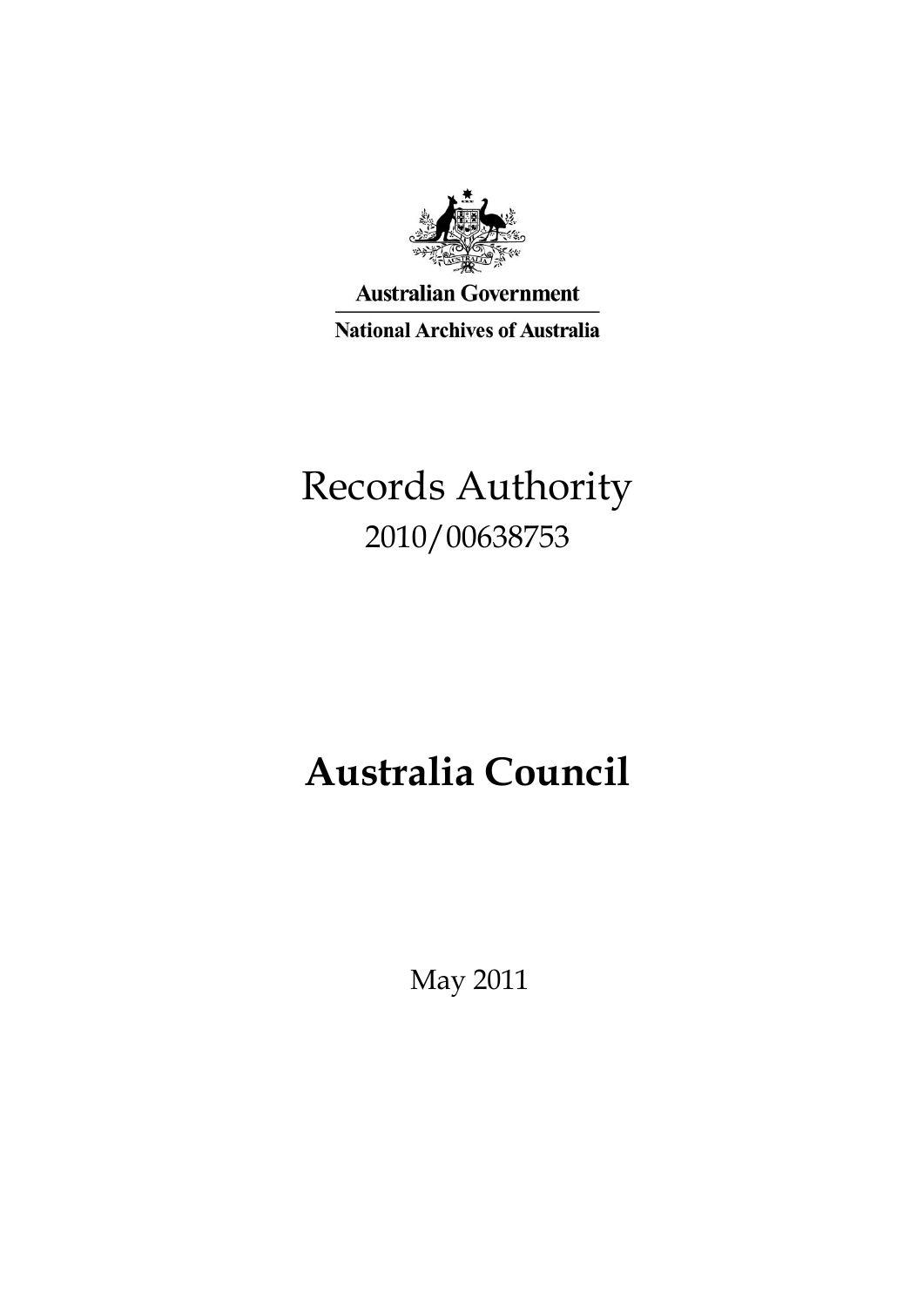### **TABLE OF CONTENTS:**

### **CONTENTS**

| <b>INTRODUCTION</b>                         | 3  |
|---------------------------------------------|----|
|                                             | 3  |
|                                             | 4  |
|                                             | 5  |
|                                             | 6  |
| <b>ARTS BODIES ADMINISTRATION</b>           | 6  |
| ARTS FUNDING PROGRAM DEVELOPMENT AND REVIEW | 9  |
| ARTS INDUSTRY CAPACITY BUILDING             | 11 |
| <b>ARTS INDUSTRY LEADERSHIP</b>             | 16 |
| <b>ARTS ORGANISATION FUNDING</b>            | 19 |
| <b>EVENTS MANAGEMENT</b>                    | 22 |
| <b>GRANTS ADMINISTRATION AND ASSESSMENT</b> | 25 |

© Commonwealth of Australia 2011

This work is copyright. Apart from any use as permitted under the *Copyright Act 1968,* no part may be reproduced by any process without prior written permission from the National Archives of Australia. Requests and inquiries concerning reproduction and rights should be directed to the Publications Manager, National Archives of Australia, PO Box 7425, Canberra Mail Centre ACT 2610, Australia.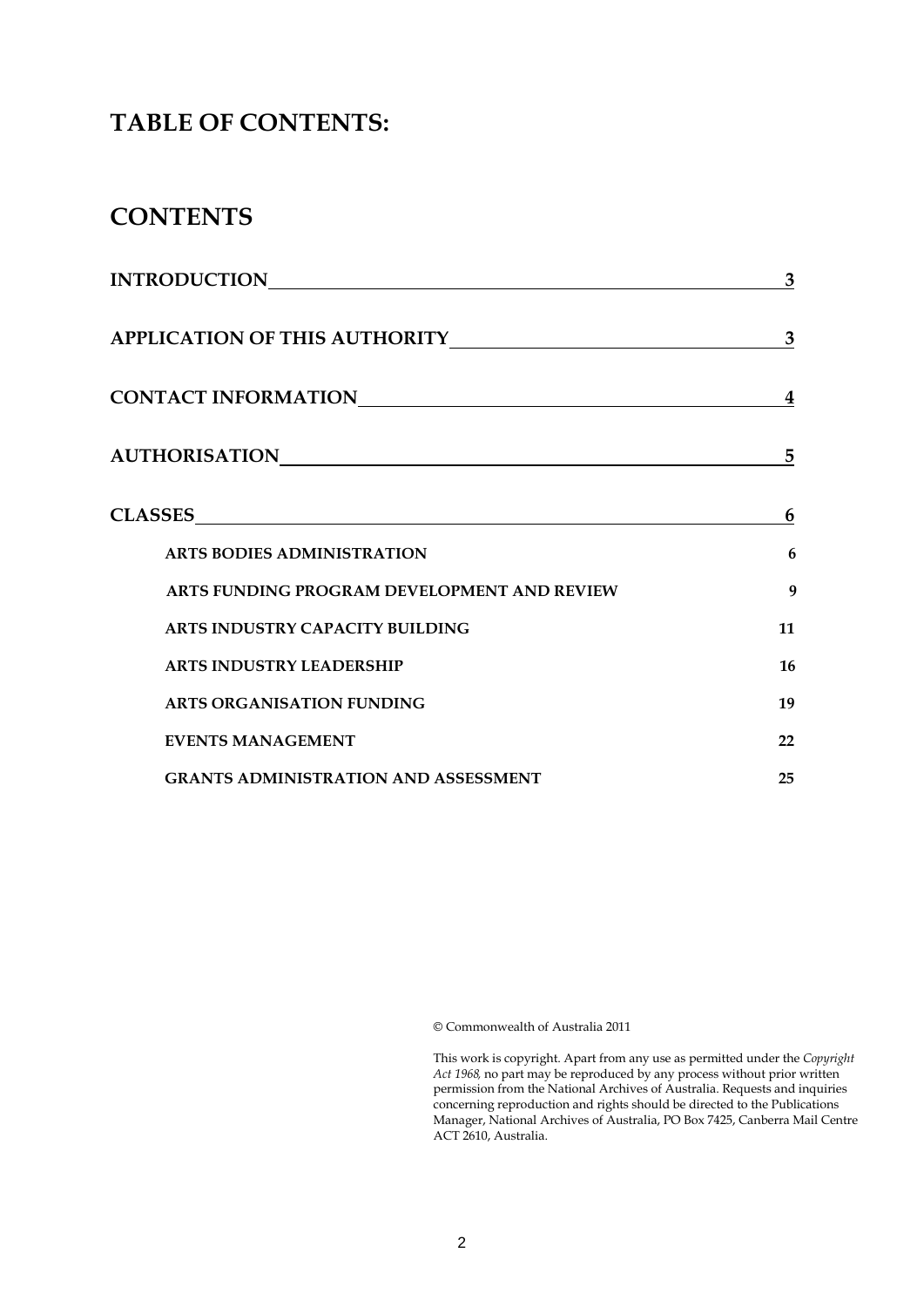### **INTRODUCTION**

The Australia Council (also known as the Australia Council for the Arts) and the National Archives of Australia have developed this Records Authority to set out the requirements for keeping or destroying records for the core business areas of Arts Bodies Administration, Arts Funding Program Development and Review, Arts Industry Capacity Building, Arts Industry Leadership, Arts Organisation Funding, Events Management, and Grants Administration and Assessment. It represents a significant commitment on behalf of the Australia Council to understand, create and manage the records of its activities.

This Authority is based on the identification and analysis of the business of the Australia Council. It takes into account the agency's legal and organisational records management requirements, and the interests of stakeholders, the agency and the National Archives of Australia.

The Authority sets out those records that need to be retained as national archives and specifies the minimum length of time that temporary records need to be kept. This Authority gives the Australia Council permission under the *Archives Act 1983*, for the destruction of the temporary records described after the minimum retention period has expired. Retention periods for these temporary records are based on: an assessment of business needs; broader organisational accountability requirements; and community expectations, and are approved by the National Archives of Australia on the basis of information provided by the agency.

As changes in circumstances may affect future records management requirements, the periodic review of this Authority is recommended. All amendments must be approved by the National Archives.

### **APPLICATION OF THIS AUTHORITY**

1. This Authority supersedes Records Authority 779 (1991). The superseded Records Authority can no longer be used by the Australia Council to sentence records after the date of issue of this Authority.

2. This Authority is to be used to sentence records. Sentencing involves the examination of records in order to identify the individual disposal class to which they belong. This process enables sentencers to determine how long records need to be kept. Advice on sentencing is available from the National Archives.

3. This Authority should be used in conjunction with general records authorities such as:

- the Administrative Functions Disposal Authority (AFDA) and/or AFDA Express issued by the National Archives to cover business processes and records common to Australian Government agencies;
- encrypted records; and
- source records that have been copied.

4. The Normal Administrative Practice (NAP) provision of the Archives Act gives agencies permission to destroy certain records without formal authorisation. This usually occurs where records are duplicated, facilitative or for short-term use only. NAP does not replace arrangements agreed to in this Authority but can be used as a tool to assist in identifying records for destruction together with an agency's Record Authority or Authorities, and with AFDA and AFDA Express. The National Archives recommends that agencies develop and implement a Normal Administrative Practice policy. Advice and guidance on destroying records as a normal administrative practice and on how to develop an agency NAP policy is available from the National Archives' website at **[www.naa.gov.au](http://www.naa.gov.au/)**

5. Where the method of recording information changes (for example from a manual system to an electronic system, or when information is migrated from one system to a new system) this authority can still be applied, providing the records document the same core business. The information must be accessible for the period of time prescribed in this Authority. The Australia Council will need to maintain continuing access to the information, including digital information, for the periods prescribed in this records authority or until the information is transferred into the custody of the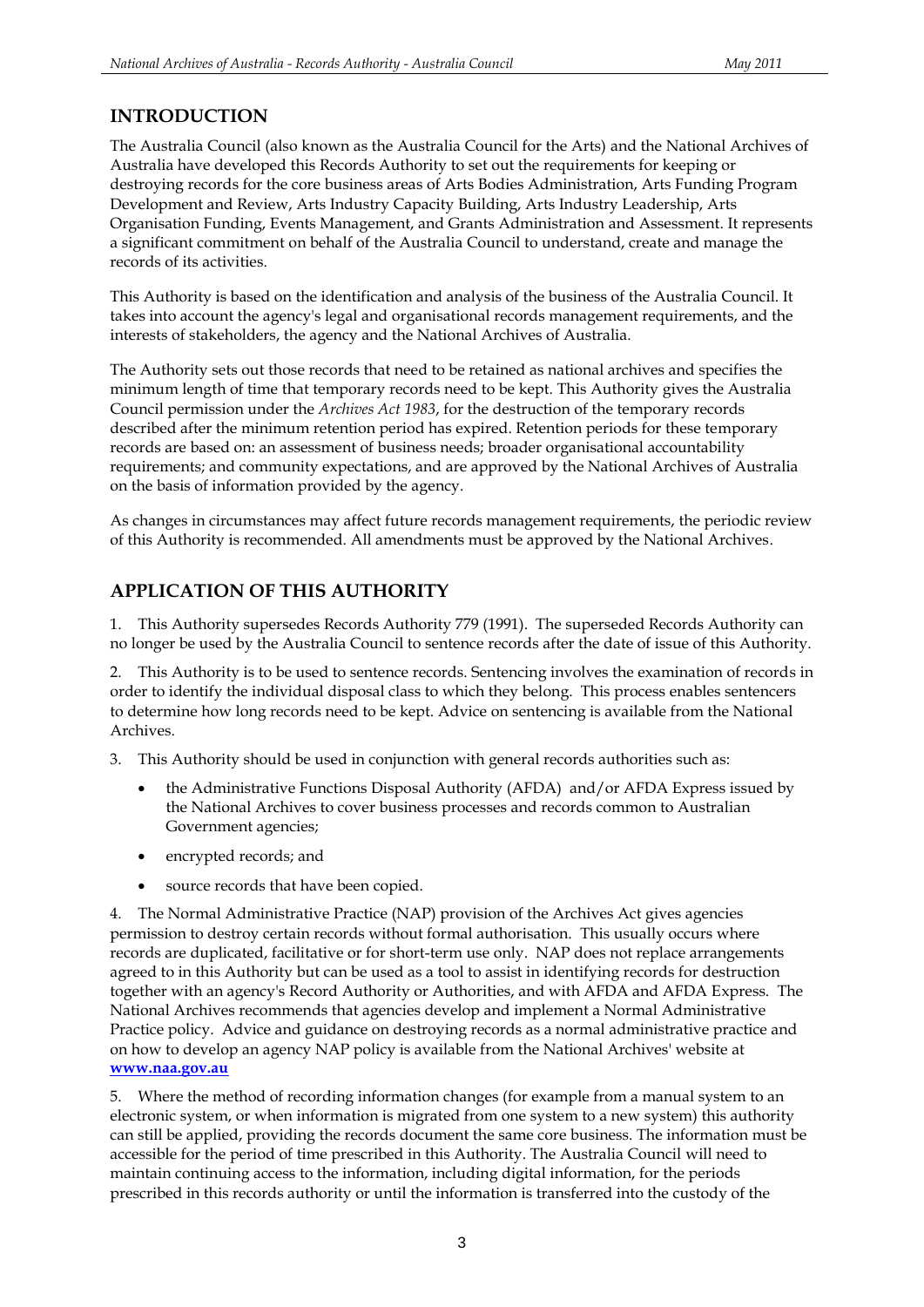National Archives.

6. In general, retention requirements indicate a minimum period for retention. The Australia Council may extend minimum retention periods if it considers that there is an administrative need to do so, without further reference to the National Archives. Where the Australia Council believes that its accountability will be substantially compromised because a retention period or periods are not adequate, it should contact the National Archives for review of the retention period.

7. From time to time the National Archives will place a freeze on some groups of records relating to a particular topic or event which has gained prominence or provokes controversy. While the freeze is in place no records relating to the topic or event may be destroyed. Further information about disposal freezes and whether they affect the application of this Authority is available from the National Archives website at **[www.naa.gov.au](http://www.naa.gov.au/)**

8. Records which relate to any current or pending legal action, or are subject to a request for access under the *Archives Act 1983* or any other relevant Act must not be destroyed until the action has been completed.

9. Records in the care of agencies should be appropriately stored, managed and preserved. Agencies need to meet this obligation to ensure that the records remain authentic and accessible over time. Under Section 31 of the *Archives Act 1983*, access arrangements are required for records that become available for public access including those records that remain in agency custody.

10. Appropriate arrangements should be made with the National Archives when records are to be transferred into custody. The National Archives accepts for transfer only those records designated as national archives.

11. Advice on how to use this Authority is available from the Australia Council records manager. If there are problems with the application of the Authority that cannot be resolved, please contact the National Archives.

### **CONTACT INFORMATION**

For assistance with this authority or for advice on other records management matters, please contact National Archives' Agency Service Centre.

Queen Victoria Terrace Tel: (02) 6212 3610 Parkes ACT 2600 Fax: (02) 6212 3989 Canberra Mail Centre ACT 2610 Website: **[www.naa.gov.au](http://www.naa.gov.au/)**

PO Box 7425 Email: **[recordkeeping@naa.gov.au](mailto:recordkeeping@naa.gov.au)**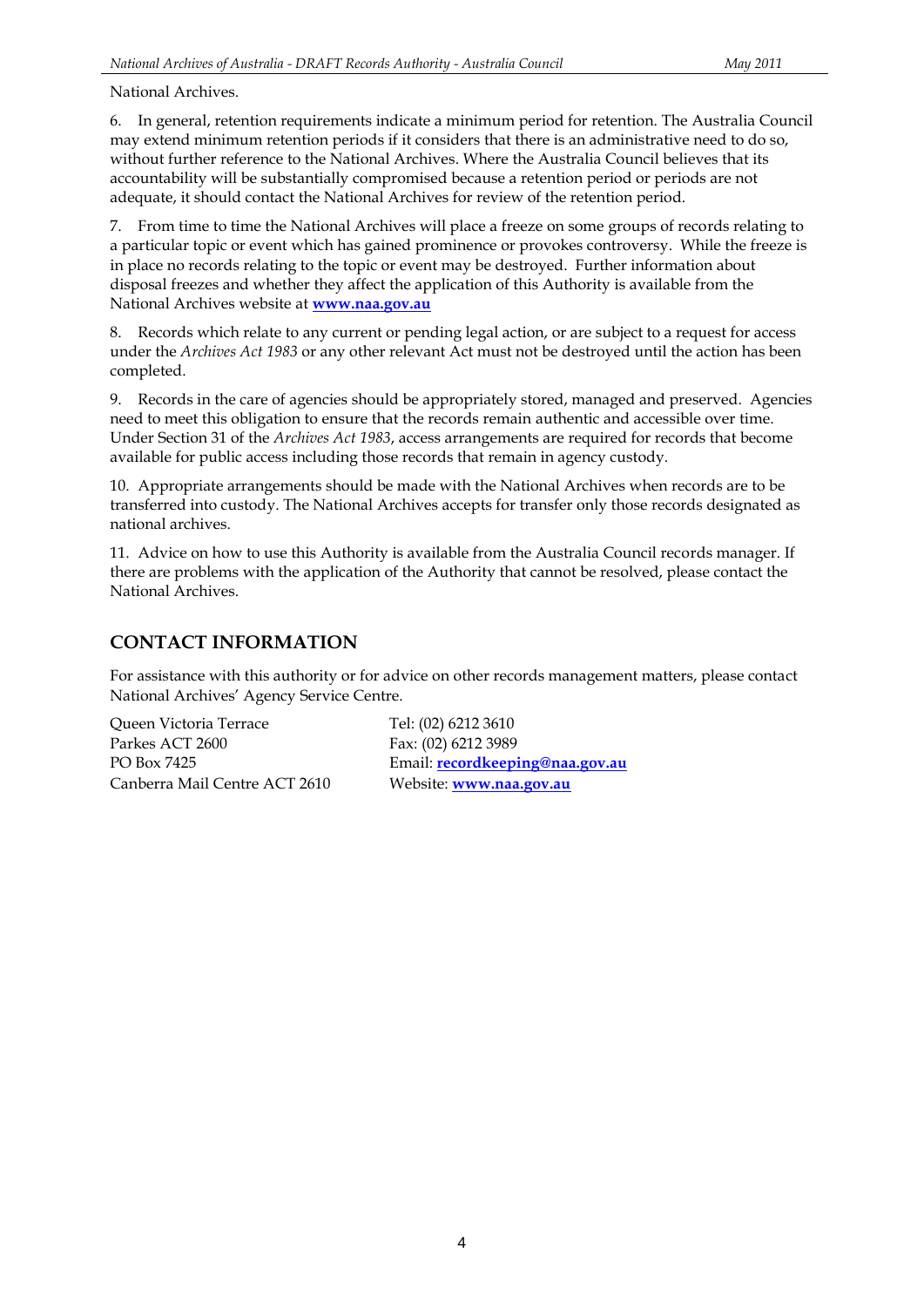### **AUTHORISATION**

RECORDS AUTHORITY 2010/00638753

| Person to whom notice of | Kathy Keele                    |  |
|--------------------------|--------------------------------|--|
| authorisation is given:  | <b>Chief Executive Officer</b> |  |
|                          | Australia Council              |  |
|                          | 372 Elizabeth Street           |  |
|                          | <b>Surry Hills</b>             |  |
|                          | <b>NSW 2010</b>                |  |
|                          |                                |  |
|                          |                                |  |
|                          |                                |  |

| Purpose:            | Authorises arrangements for the disposal of records in<br>accordance with section 24(2)(b) of the Archives Act 1983. |
|---------------------|----------------------------------------------------------------------------------------------------------------------|
| <b>Application:</b> | All core business records relating to:<br>Arts Bodies Administration                                                 |
|                     | Arts Funding Program Development and Review                                                                          |
|                     | Arts Industry Capacity Building                                                                                      |
|                     | Arts Industry Leadership                                                                                             |
|                     | <b>Arts Organisation Funding</b>                                                                                     |
|                     | <b>Events Management</b>                                                                                             |
|                     | Grants Administration and Assessment                                                                                 |
|                     |                                                                                                                      |

This authority gives permission for the destruction, retention or transfer to the National Archives of Australia of the records described. This authority will apply only with the consent of the agency currently responsible for the business documented in the records described.

**Authorising Officer** 

Rugard Chaler

. Margaret Chalker Assistant Director-General Government Information Management National Archives of Australia

Date of issue:

 $25/5/2011$ 

ぐ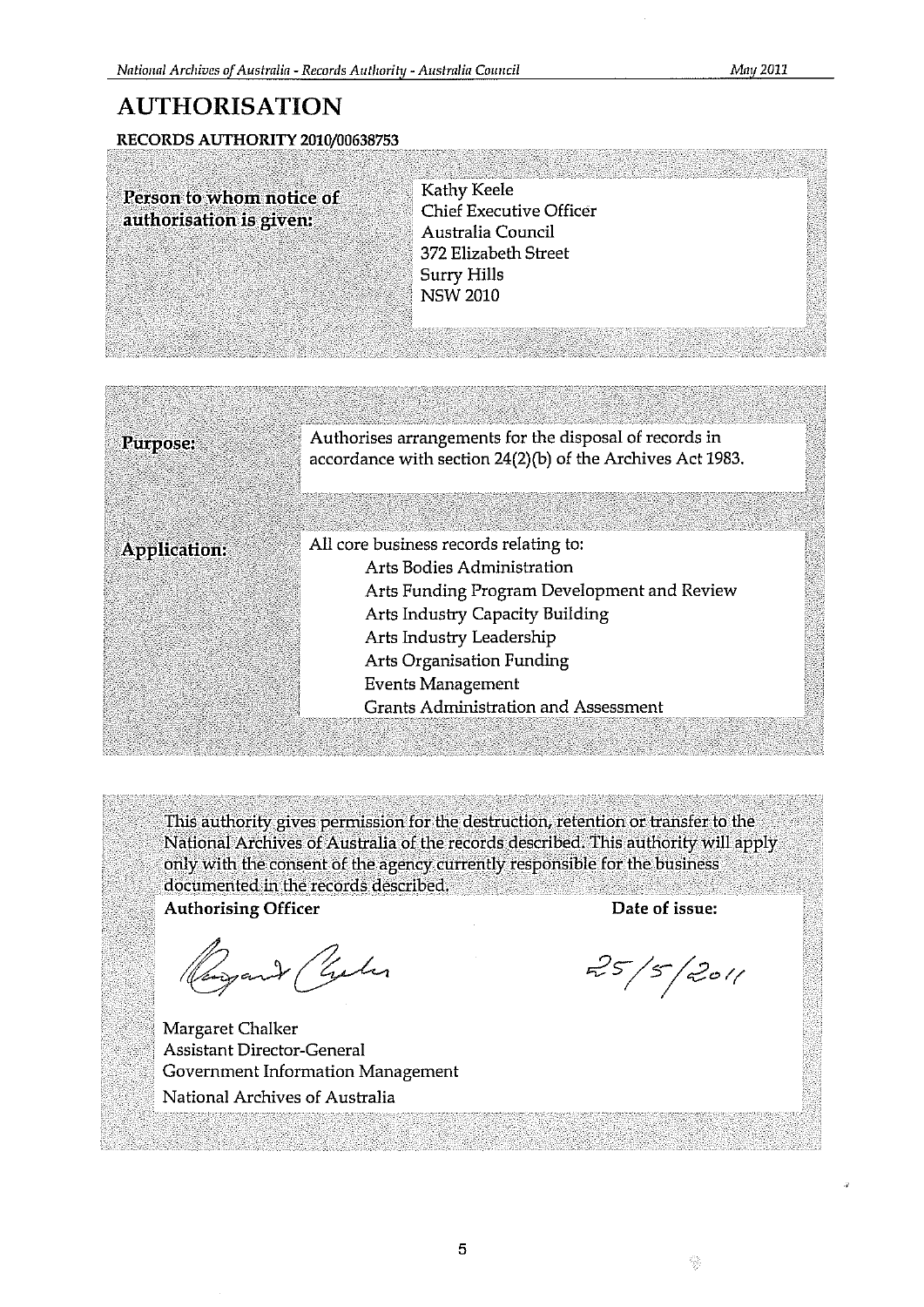## **ARTS BODIES ADMINISTRATION**

The core business of establishing the membership and administration of arts bodies such as boards, currently known as artform boards, and related committees. Boards are appointed by the Minister and include people who practice or have practiced the arts or are otherwise associated with the arts, as well as community interest representatives. The boards are the Australia Council's major source of advice on the development of arts policy and grant programs and are responsible for arts funding assessment decisions. They also develop their own policies within the framework of policies and priorities determined by the Council. Committees are appointed by the Council to assist a board or for related activities. The core business includes delegations from the Council to boards to determine arts funding decisions, to endorse new funding programs, initiatives and policies and to engage expert peers to help assess funding proposals and to provide advice to arts bodies. Includes:

- authorisations and delegations;
- meetings;
- membership of arts bodies, including nominations, appointments, disclosures of interest, remuneration, separations, visits and other administrative arrangements;
- policies;
- recruitment and management of expert peers; and
- reporting.

*For records documenting advice provided by arts bodies and the funding assessment policies that an arts body approves, use the relevant core business.*

*For minutes and other records relating to the assessment of applications for grants, awards, residencies, and fellowships by assessment bodies, use GRANTS ADMINISTRATION AND ASSESSMENT.*

*For the assessment of proposals for improving market access for Australian arts, use ARTS INDUSTRY CAPACITY BUILDING.*

*For the assessment of proposals to improve the skills, business acumen, networking capacity etc of the arts sector, use ARTS INDUSTRY CAPACITY BUILDING.*

*For the funding decisions in relation to arts organisation to support their base funding, use ARTS ORGANISATION FUNDING.*

*For the development, research and planning of new funding programs and the review of existing arts funding programs, use ARTS FUNDING PROGRAM DEVELOPMENT AND REVIEW.*

*For statutory and non-statutory bodies established to provide independent advice to the Minister, government and to support the Australia Council, use ADVISORY BODIES.*

*For records relating to the administration of the governing body of the agency, including delegations to the agency governing body from the Minister, use GOVERNING BODIES.*

For records documenting delegations of power to committees for the consideration of assessment of *body membership nominations, use GOVERNING BODIES.*

*For compensation claims made by members of assessment bodies and peers use AFDA/AFDA Express – COMPENSATION.*

| <b>Class No</b> | <b>Description of records</b>                                                                                                                                                                           |                               |
|-----------------|---------------------------------------------------------------------------------------------------------------------------------------------------------------------------------------------------------|-------------------------------|
| 21820           | The following significant records:                                                                                                                                                                      | Retain as nationa<br>archives |
|                 | records documenting sources of authority and delegated<br>$\bullet$<br>powers for arts bodies that are boards (or similar bodies).<br>Records include notices published in the Commonwealth<br>Gazette; |                               |
|                 | [For sources of authority/delegations for committees, use class<br>21821.1                                                                                                                              |                               |

 records documenting the management of arts body membership of boards (or similar bodies). Includes the appointment, termination and resignation of candidates, board etain as national chives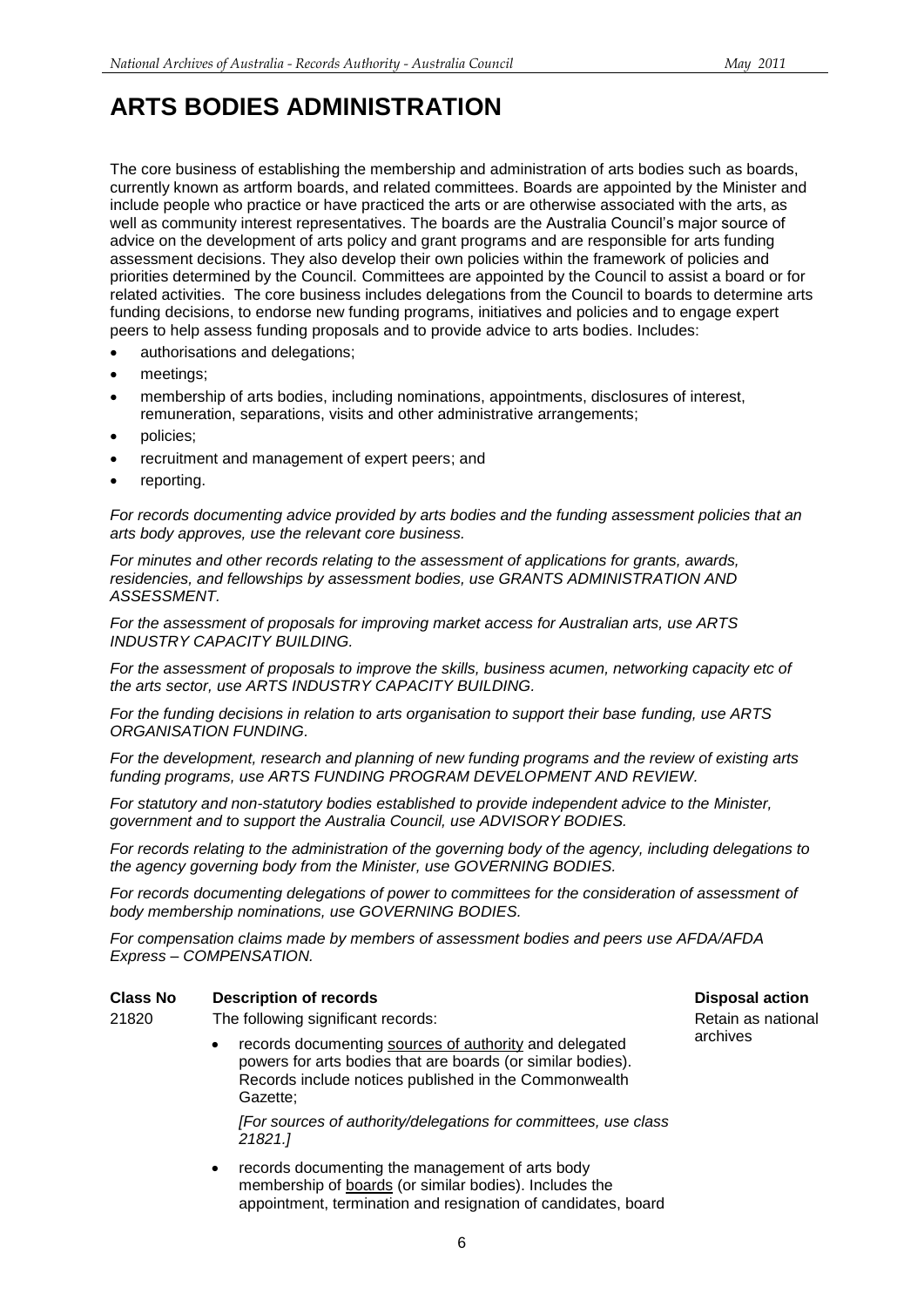## **ARTS BODIES ADMINISTRATION**

| <b>Class No</b> | <b>Description of records</b>                                                                                                                                                                                                                                                                                                                                                                                                                                                                                       | <b>Disposal action</b>                |
|-----------------|---------------------------------------------------------------------------------------------------------------------------------------------------------------------------------------------------------------------------------------------------------------------------------------------------------------------------------------------------------------------------------------------------------------------------------------------------------------------------------------------------------------------|---------------------------------------|
| (cont)          | member contracts, contact details and the disclosure of<br>members' interests. Includes any gazettal of these processes;                                                                                                                                                                                                                                                                                                                                                                                            |                                       |
|                 | [For peer appointments who are not art board members, use<br>class 21824.]                                                                                                                                                                                                                                                                                                                                                                                                                                          |                                       |
|                 | meeting agendas, minutes and supporting papers for the arts<br>board's (or similar bodies') consideration. Includes<br>endorsement of new funding programs and initiatives;                                                                                                                                                                                                                                                                                                                                         |                                       |
|                 | charter, constitution, policy guidelines, code of conduct of arts<br>٠<br>board members, peers or sub-committees. Includes supporting<br>information; and                                                                                                                                                                                                                                                                                                                                                           |                                       |
|                 | reports made to the Minister, management and governing body<br>of the agency on matters relating to this core business;                                                                                                                                                                                                                                                                                                                                                                                             |                                       |
|                 | [For reporting to government on the overall strategic direction<br>of the agency, use ARTS INDUSTRY LEADERSHIP, class<br>21825.                                                                                                                                                                                                                                                                                                                                                                                     |                                       |
|                 | For reports on specific programs run by the agency, use the<br>relevant core business.]                                                                                                                                                                                                                                                                                                                                                                                                                             |                                       |
| 21821           | Records documenting sources of authority and delegation of<br>powers for arts bodies that are committees or similar. Includes<br>power to recommend appointments to arts boards (or similar<br>bodies), powers to review assessment decisions by arts boards (or<br>similar bodies), powers to grant requests by arts boards (or similar<br>bodies) for additional funds. Examples include the Appeals<br>Committee, Decisions Review Committee, Reserves Funds<br>Committee, Nominations and Governance Committee. | Destroy 10 years<br>after last action |
|                 | [For decisions of these bodies refer to the relevant core business,<br>for example for decisions of committees set up to review grants<br>applicant appeals or formal internal requests to review grant<br>funding decisions, use GRANTS ADMINISTRATION AND<br>ASSESSMENT.                                                                                                                                                                                                                                          |                                       |
|                 | For sources of authority/delegations for boards, use class 21820.]                                                                                                                                                                                                                                                                                                                                                                                                                                                  |                                       |
| 21822           | Records documenting visits by arts bodies members and peers to<br>other government and non-government organisations both within<br>Australia and overseas. Records include invitations, itineraries and<br>programs, reports on the visit, letters of thanks.                                                                                                                                                                                                                                                       | Destroy 6 years<br>after last action  |
| 21823           | Records documenting arrangements for arts bodies' members and<br>peers, including arrangements to undertake travel as required by<br>the agency for the conduct of agency business. Includes approvals,<br>itineraries, bookings, schedules, enquiries and related<br>correspondence. Also includes notices to members of changes in<br>meeting schedules etc.                                                                                                                                                      | Destroy 2 years<br>after last action  |
| 21824           | Records documenting routine operational tasks supporting the core<br>business; and Arts Bodies Administration activities other then those<br>covered in classes 21820 to 21823 including:                                                                                                                                                                                                                                                                                                                           | Destroy 7 years<br>after last action  |
|                 | the induction and training of board members. This training<br>includes introduction to other members, information about the<br>functions and powers of the arts body, the functions of<br>organisation as a whole, awareness of obligations such as code<br>of conduct, privacy requirements;                                                                                                                                                                                                                       |                                       |
|                 | records documenting the short-listing and engagement of arts<br>٠<br>experts to provide advice and assistance in the process of grant                                                                                                                                                                                                                                                                                                                                                                               |                                       |
|                 |                                                                                                                                                                                                                                                                                                                                                                                                                                                                                                                     |                                       |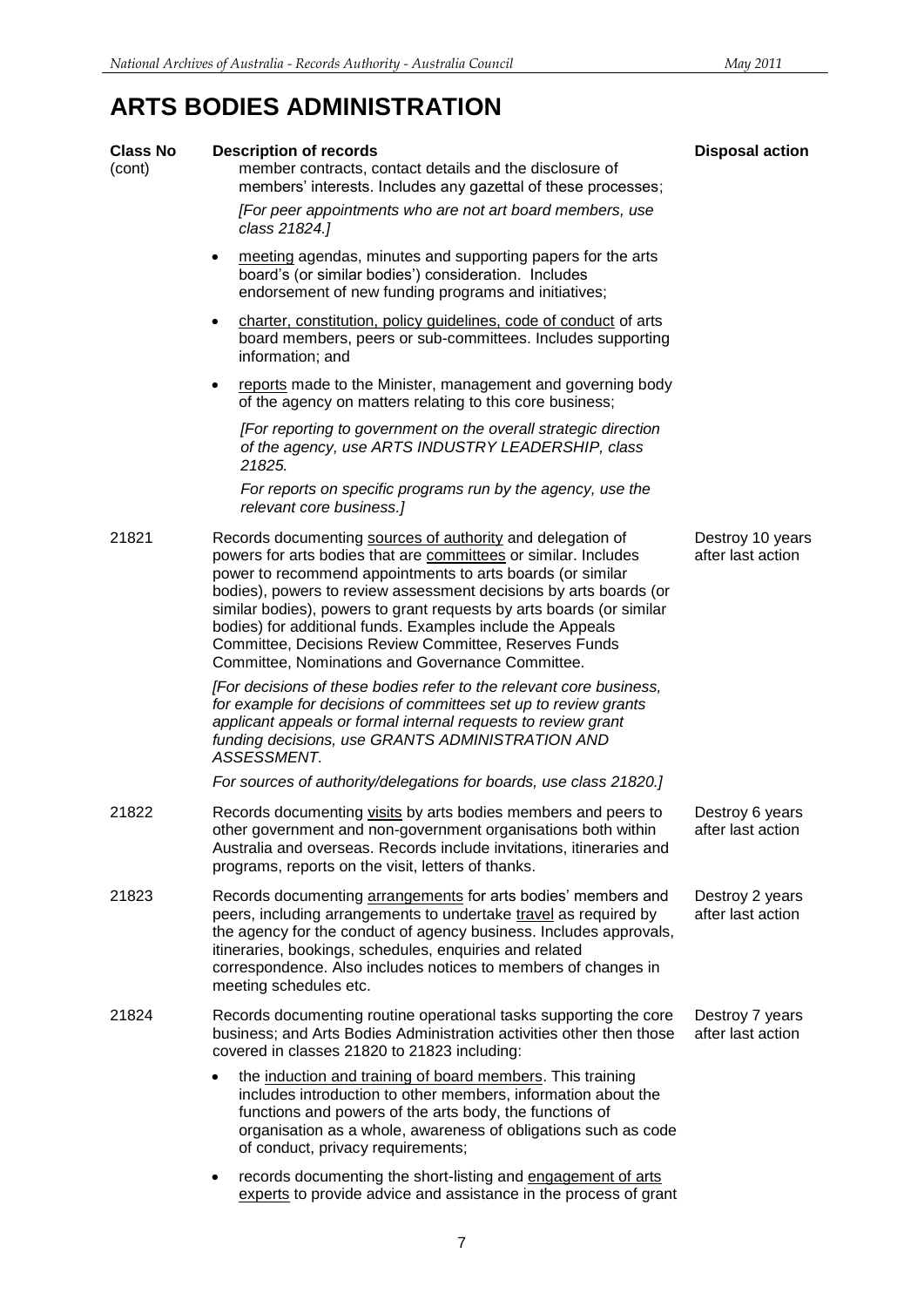### **ARTS BODIES ADMINISTRATION**

#### **Class No. Bescription of records Disposal action**

(cont) assessments. Records include; registration of peers; advertising for peers; invitations issued to individuals; inductions of peers; peer contracts; disclosures of interests; resignation and termination of peers;

- records documenting nominations for membership of arts bodies. Records include nominations, supporting documentation such as curriculum vitae, assessment of nominations and decisions on nominations; and
- records documenting the payment of remuneration to members of assessment bodies, peers and decision review bodies. Records include pay histories, tax declarations, group certificates, superannuation, records relating to recovery of overpayments. Also include Act of grace (ex gratia) payments and non-monetary remuneration.

*[For policy and guidelines governing assessment body members' and peers' conduct, use class 21820. For records associated with the payment process use AFDA/AFDA Express – FINANCIAL MANAGEMENT – payments.]*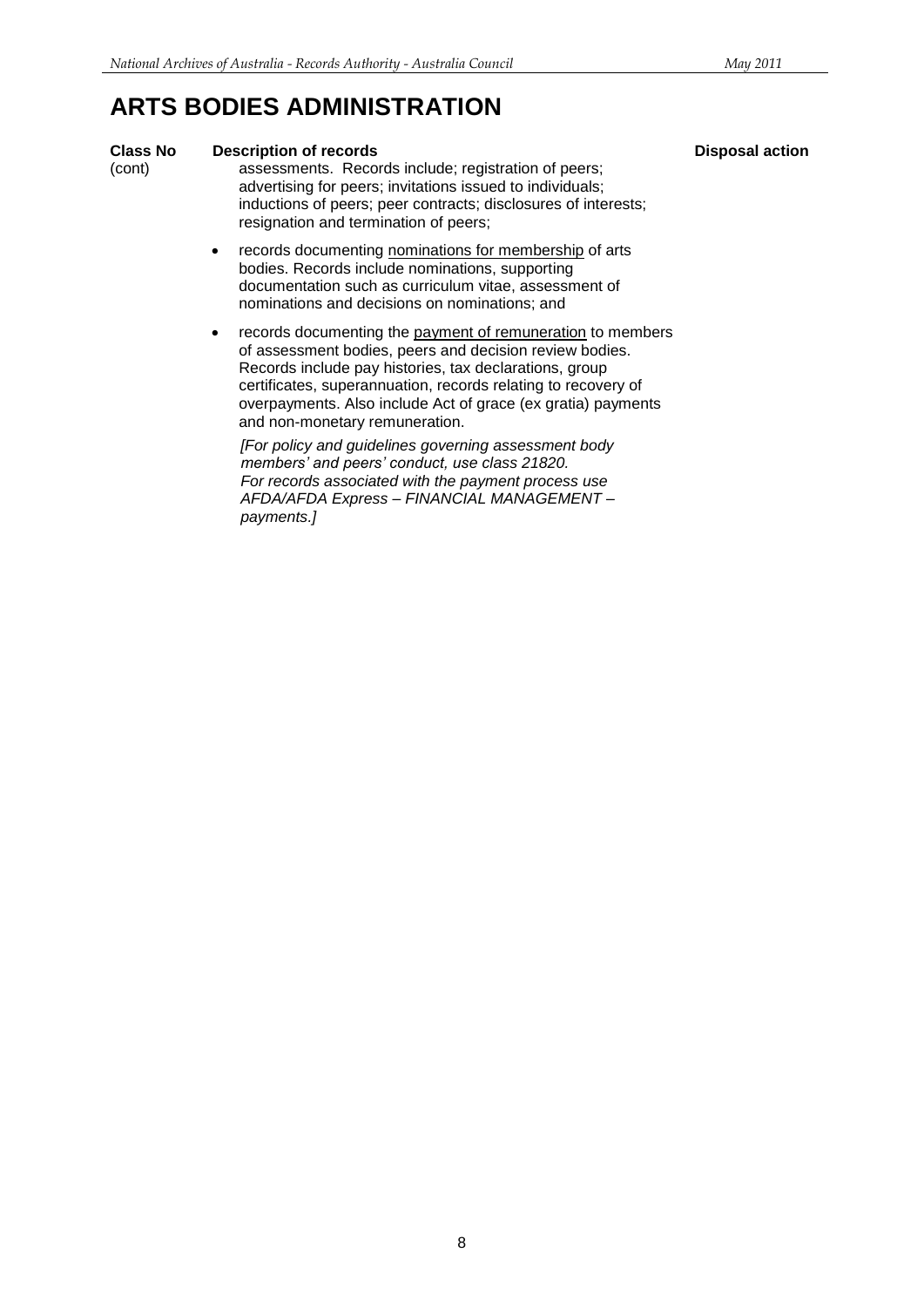## **ARTS FUNDING PROGRAM DEVELOPMENT AND REVIEW**

The core business of developing and reviewing arts funding programs, including a range of structured funding administered as grants such as grants, awards, fellowships, residencies, scholarships, loans and base funding of arts organisations. Includes development and review of program funding that involves joint ventures and partnerships. Includes the development of policy and procedures governing artistic funding such as the official procedures manual and the agency's conflict of interest code. Core business tasks include:

- advice provided and received;
- assessment of risks affecting the management of programs, including fraud control;
- audits and reviews of programs;
- liaison and consultation;
- planning and design for programs including grants rounds; and
- reporting to relevant authorities, including departmental and portfolio reports (such as performance and budget reports), reports to boards, reports to the governing body of the Agency.

*For the processing and assessment of applications and submissions for funding provided to either organisations or individuals to undertake artistic projects, use GRANTS ADMINISTRATION AND ASSESSMENT.*

*For administration and monitoring of funding arrangements with organisations that is not project based or funded under a grant, use ARTS ORGANISATION FUNDING.*

*For policies governing the administration of arts funding assessment bodies such as art form boards, use ARTS BODIES ADMINSTRATION.*

*For the development of standards in the arts governing matters of public arts policy such as the depiction of children in the arts or dealings affecting Aboriginal and Torres Strait Islander art, use ARTS INDUSTRY LEADERSHIP.*

*For the records relating to the engagement of external auditors and consultants use AFDA/AFDA Express – PROCUREMENT.*

*For joint ventures and partnerships with both government and non-government organisations aimed at developing market opportunities for Australian arts and skills and capacity building in the arts sector, use ARTS INDUSTRY CAPACITY BUILDING.*

*For joint ventures and partnerships where the program is managed by an external entity use ARTS INDUSTRY CAPACITY BUILDING.*

### **Class No Description of records Disposal action**

21833 The following significant records:

- program planning and design, including joint ventures and partnerships and the creation of new categories. Includes: final programs; the development of proposals/business cases for new program categories; research to support the business case; consultation with industry stakeholders; the identification of risk assessments and risk strategies in relation to the program; planning for the funding and implementation of the programs; program approval by the relevant arts body; and business and strategic plans for the future development of programs;
- master set and major drafts of policies and procedures establishing decisions, directions and precedents for arts funding to aid in future decision making. Includes Australia Council's Conflict of Interest Code;
- formal reporting to Government on the development of funding programs;
- audits and reviews and quality management of individual arts funding programs that are precedent setting, controversial or lead to major changes. Includes those outsourced to external consultants or government audit authorities; and

Retain as national archives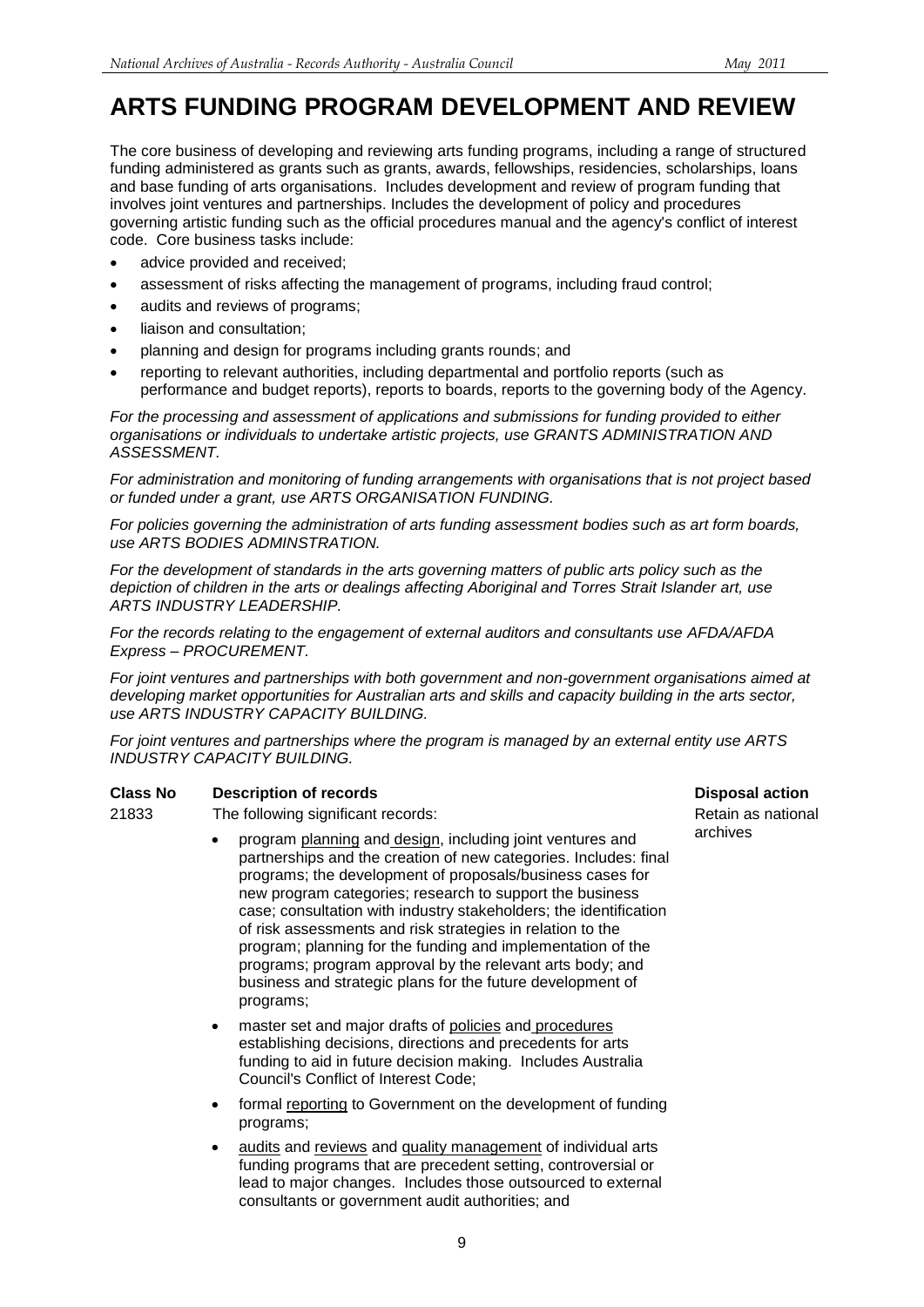### **ARTS FUNDING PROGRAM DEVELOPMENT AND REVIEW**

| <b>Class No</b><br>(cont) |           | <b>Description of records</b><br>records documenting funding approval for each program by<br>Council.                                                                                                                                                                                                                                                                                                                                                                                                                                           | <b>Disposal action</b>               |  |  |  |
|---------------------------|-----------|-------------------------------------------------------------------------------------------------------------------------------------------------------------------------------------------------------------------------------------------------------------------------------------------------------------------------------------------------------------------------------------------------------------------------------------------------------------------------------------------------------------------------------------------------|--------------------------------------|--|--|--|
| 21834                     |           | Records documenting:<br>Destroy 10 years                                                                                                                                                                                                                                                                                                                                                                                                                                                                                                        |                                      |  |  |  |
|                           |           | reports to the governing body of the agency, management and<br>arts funding assessment bodies on newly developed grants,<br>fellowships, initiatives, awards, organisational funding, for<br>information and support. Records include background research,<br>draft versions of reports containing significant<br>changes/alterations or formally circulated for comment, and<br>final, approved versions of reports;                                                                                                                           | after last action                    |  |  |  |
|                           |           | [For formal reporting to Government, use class 21833.]                                                                                                                                                                                                                                                                                                                                                                                                                                                                                          |                                      |  |  |  |
|                           | ٠         | advice on the development of arts funding programs. Includes<br>advice provided by the agency to the governing body, agency<br>management and arts funding assessment bodes as well as<br>advice received by the agency. Includes briefing papers, source<br>documents, etc;<br>[For advice given in response to enquiries/complaints from<br>members of the public or to applicants for funding about arts<br>programs, use GRANTS ADMINISTRATION AND<br>ASSESSMENT.]                                                                          |                                      |  |  |  |
|                           | ٠         | audits and reviews and quality management of individual arts<br>funding programs that are not controversial, do not have major<br>impact and are not precedent setting. Includes those<br>outsourced to external consultants or government audit<br>authorities. Records include documents establishing a review,<br>planning for the review and final review reports etc.                                                                                                                                                                      |                                      |  |  |  |
| 21835                     |           | Records documenting routine operational tasks supporting the core<br>business; and Arts Funding Program Development and Review<br>activities other than those covered in classes 21833 to 21834<br>including:                                                                                                                                                                                                                                                                                                                                   | Destroy 7 years<br>after last action |  |  |  |
|                           | $\bullet$ | records documenting liaison and consultation for the<br>development of funding programs that the agency undertakes<br>with stakeholders. Includes meetings with external agencies,<br>bodies or individuals for routine information sharing and<br>consultation purposes. Includes meetings with stakeholders,<br>industry groups and focus groups held for the purpose of<br>information gathering. Records include arrangements for the<br>meeting, agenda, and outcomes;<br>[For stakeholder consultation as part of the planning and design |                                      |  |  |  |
|                           |           | of arts funding programs, use class 21833.]                                                                                                                                                                                                                                                                                                                                                                                                                                                                                                     |                                      |  |  |  |
|                           | ٠         | records documenting the development and review of pro-forma,<br>guidelines, including templates for funding agreements; and                                                                                                                                                                                                                                                                                                                                                                                                                     |                                      |  |  |  |
|                           | $\bullet$ | records documenting the development of policies and<br>guidelines governing new and existing funding programs.<br>Records include working papers, drafts, stakeholder<br>consultation notes, comments, etc.                                                                                                                                                                                                                                                                                                                                     |                                      |  |  |  |
|                           |           | [For the final versions of policies and procedures, use class<br>21833.1                                                                                                                                                                                                                                                                                                                                                                                                                                                                        |                                      |  |  |  |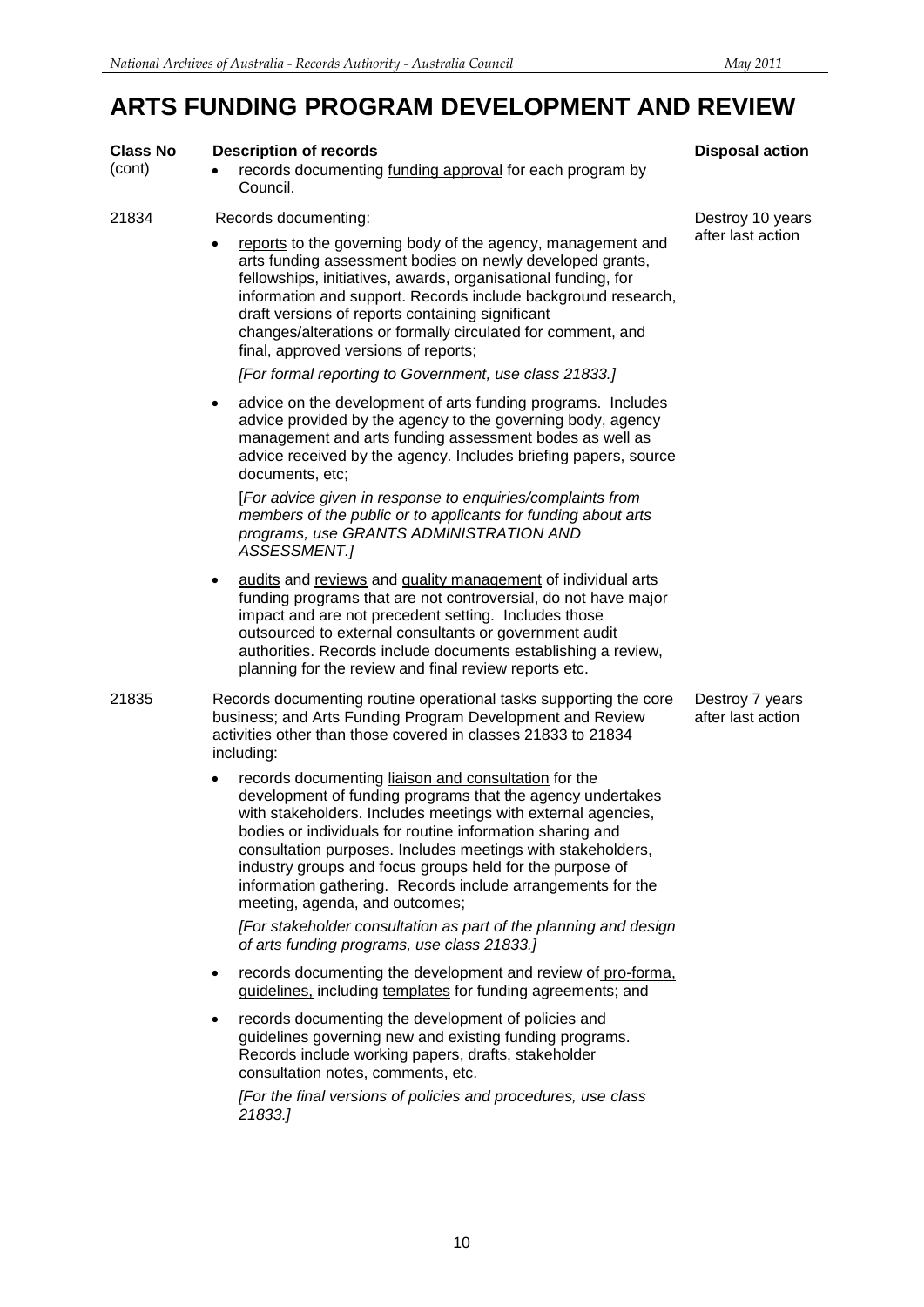The core business of developing Australian art, markets and artists through encouraging collaboration amongst stakeholders and between the artists and communities and supporting skills development and business acumen. Includes managing projects based on targeted funds such as a specific art form or demographic group which are not application based and therefore, fall outside the grant process. Also includes projects where the funding is by application and applications are assessed under the grant process but the projects are not part of a designated grants program. Includes promoting philanthropic support for the arts, as well as projects to target new or innovative art forms or ways of doing art that do not yet justify setting up a funding program. Also includes identification, development and resourcing of potential markets for arts both domestically and internationally to promote participation in, appreciation and consumption of the arts by the Australian community. Includes:

- advertising and promotion;
- advocacy;
- committees;
- donations;
- evaluation of proposals;
- joint ventures, partnerships and agreements;
- liaison and consultation;
- planning and strategy;
- policies and procedures;
- project management;
- research and reporting;
- sponsorship; and
- visits.

*For the administration of funding provided to either organisations or individuals to undertake individual arts projects, usually on an application basis, use GRANTS ADMINISTRATION AND ASSESSMENT.*

*For the planning, design and review of application based arts funding programs such as grants, awards, fellowships and residencies, and the policies, procedures and guidelines governing them, use ARTS FUNDING PROGRAM DEVELOPMENT AND REVIEW.*

*For the processes involved in maintaining and developing relationships with arts organisations where the agency supports the organisations through ongoing base funding, as well as advice and proactive assistance supporting their governance and financial administration, use ARTS ORGANISATION FUNDING.*

*For processes involving State arts industry funding and support agencies and dealing with broad policy and planning issues in the arts sector, use ARTS INDUSTRY LEADERSHIP.*

*For industry plans and objectives that the agency uses to guide the work of each arts industry section use ARTS INDUSTRY LEADERSHIP.*

*For production and marketing of core business publications, use AFDA/AFDA Express – PUBLICATION.*

*For conferences, seminars, ceremonies, presentations, exhibitions, award presentations, and events organised to promote arts sponsorship and arts donations, use EVENTS MANAGEMENT.*

*For the contracting out of core business activities use AFDA/AFDA Express – PROCUREMENT.*

#### **Class No Description of records Disposal action**

- 21815 The following significant records:
	- records documenting joint ventures or partnerships including projects, entered into with public, community and private sector organisations to develop the arts sector in Australia and joint ventures with industry organisations representing artists, publishers etc. Includes joint venture agreements for jointly funded grants programs where the Australia Council does NOT administer the program*;*

Retain as national archives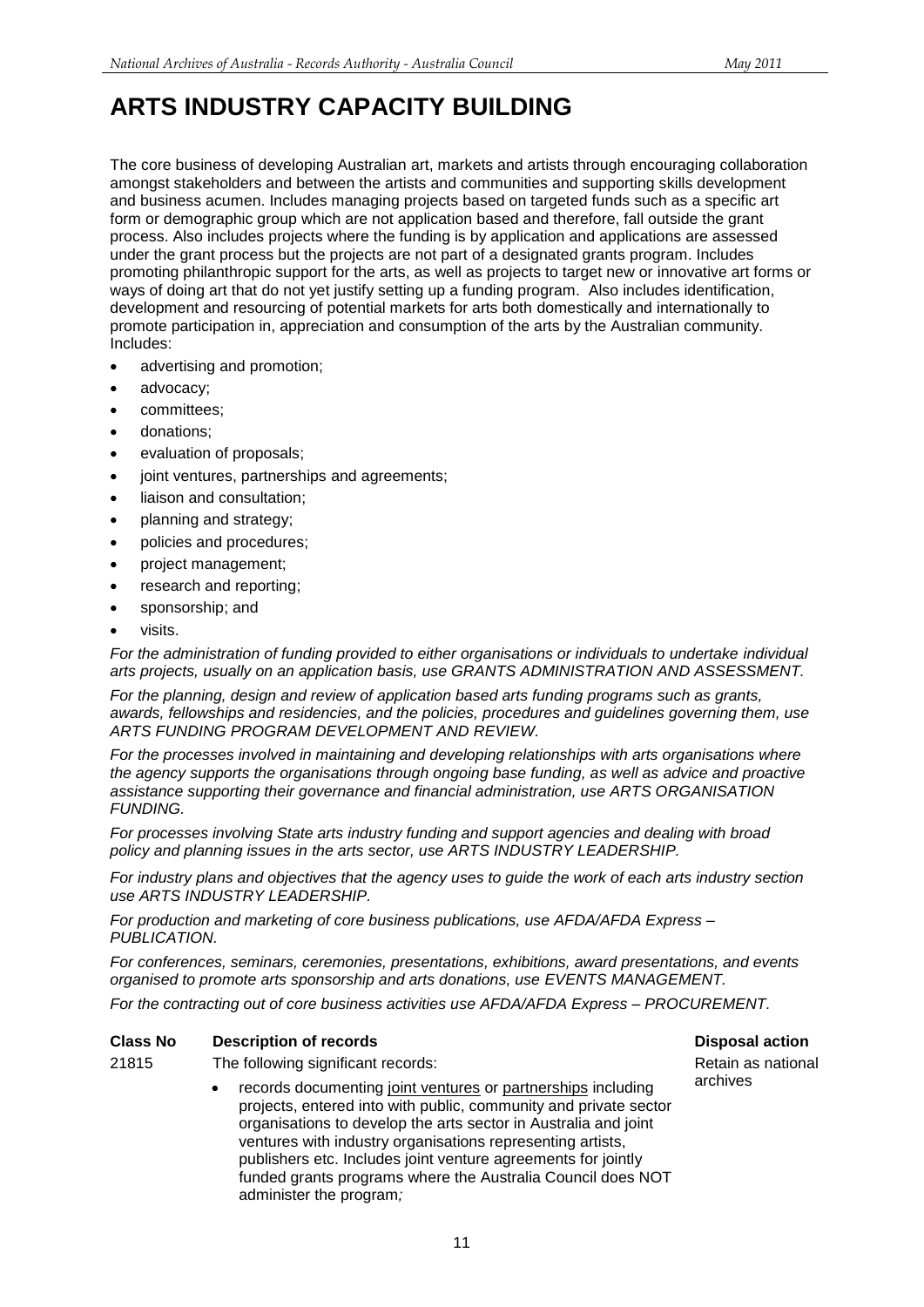#### **Class No Description of records Disposal action**

#### (cont) *[For collaboration with organisations apart from joint ventures, partnerships and projects, use class 21819.]*

 agency projects which make a significant contribution to the development of some aspect of the arts industry or arts administration. Examples include projects to develop skills in new areas (such as the first multi-media projects) or innovative ways of skills development or transfer, or that target groups such as Aboriginal and Torres Strait Islander communities or people living in remote areas. Also may include projects that promote new ways of collaboration such as using new technologies and methodologies. Includes related skills such as fundraising, networking, community partnerships. Includes a master copy of the published products of the project;

*[For routine projects use class 21816.]*

- final reports of detailed original research undertaken by the agency to support the development of significant art and cultural programs etc. Includes research on arts in particular communities or the interaction between the arts industry and other areas of society and the economy, research on philanthropic support for the arts, community partnerships etc. Includes master versions of any published products of the research;
- reports to Government and other external stakeholders on initiatives and other matters relating to arts industry capacity building and arts market development;
- agreements with industry stakeholders and government agencies for the purpose of facilitating cooperation on issues of common concern. Includes data sharing agreements between government arts agencies;
- high level internal and external committees formed to determine policy and strategic management matters in relation to arts industry capacity building where the agency fulfils a secretariat role or is the Commonwealth's main representative;

*[For records documenting external committees where the agency does not form the secretariat or is not the Commonwealth's main representative and internal committees that do not determine policy and strategy, use class 21818.]*

 final planning and strategy documents for promoting and developing Australian arts both within Australia and internationally. Includes international, external and individual art form strategies;

*[For the development of core business planning and strategy use class 21816.]*

 final policies and procedures governing arts industry capacity building, arts market projects, joint ventures and partnerships;

*[For the development of core business policy and procedures use class 21819.]*

 records documenting major donations or bequests of money, items, artefacts or property (trusts) that are managed by the Australia Council and provide ongoing support for the arts;

*[For minor donations and bequests that provide limited or short term support, use class 21817.]*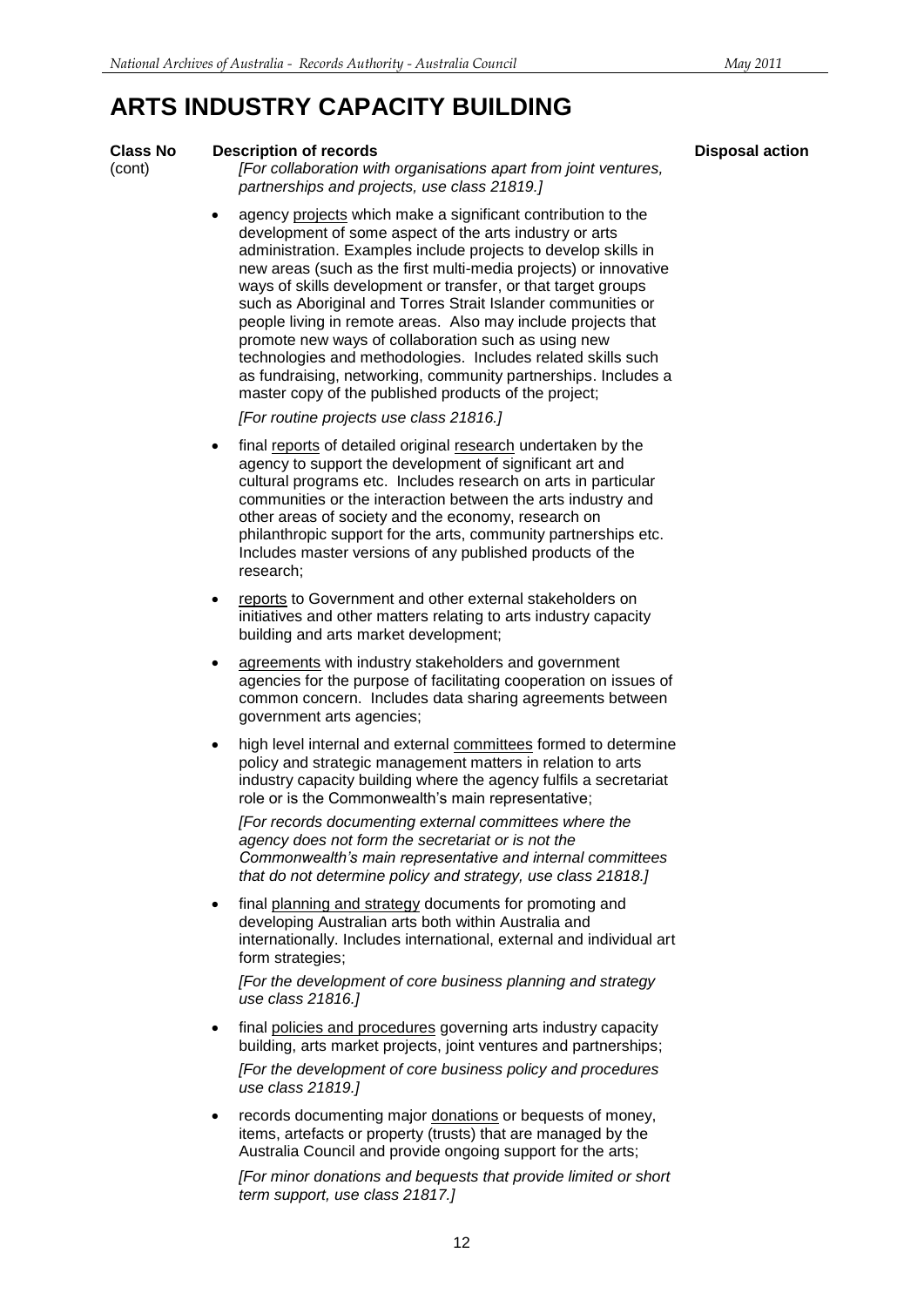### **Class No Description of records Disposal action**

- 21816 Records documenting:
	- projects that the agency undertakes for the purpose of building arts sector capacity that are of a routine nature and that do not make a significant contribution to the development of some aspect of the arts industry. Includes projects aimed at arts skills development, enhancing audience or market development in Australian and overseas markets, the development of arts administration and related skills such as fundraising, facilitation of networking both within and outside the arts sector, community partnerships between artists and local communities or representatives of communities such as Aboriginal and Torres Strait Islander organisations or ethnic community organisations. Records include project planning, agreements, meetings and committees, correspondence, acquittals, reporting etc. Includes any master versions of published products of the project;

*[For project initiatives that the Australia Council undertakes for building arts sector capacity where the project makes a significant contribution to the development of the arts industry, use class 21815.]*

 internal reports on new initiatives, grant rounds, joint ventures, and partnerships. This includes proposals for support and implementation by the Australia Council independently or jointly with other government or private organisations. Includes outcomes of existing projects managed by affiliated arts organisations;

*[For final reporting to industry stakeholders use class 21815.]*

 research development undertaken to assist the agency in providing support and advice on the development of the arts sector, including skills development, art market development (national and international), networking and community collaborating. Includes outsourced research projects (tenders). Records include research proposals, working papers, drafts, comments, surveys, questionnaires, focus group discussion guides etc;

*[For final reports of research use class 21815.]*

- research data sets created by the organisation obtained via surveys or other sources or research data received externally that is either custom ordered (e.g. from the Australian Bureau of Statistics) or to which the agency adds value through analysis and categorisation;
- the evaluation of proposals for developing various aspect of arts industry capacity. Includes proposals for developing audience access to various art forms and the reach of Australian artists in both domestic and international markets. Also includes proposals for skills development, networking, community liaison, projects to investigate, new art forms and ways of doing art etc. Records include: Submissions/proposals; assessments of proposals; recommendations and the final decision advice to the maker of the proposal on its acceptance;

*[For proposals that become projects use class 21815 for joint venture and significant projects and this class (21816) for routine projects.*

*For proposals that become funding programs use ARTS* 

Destroy 10 years after last action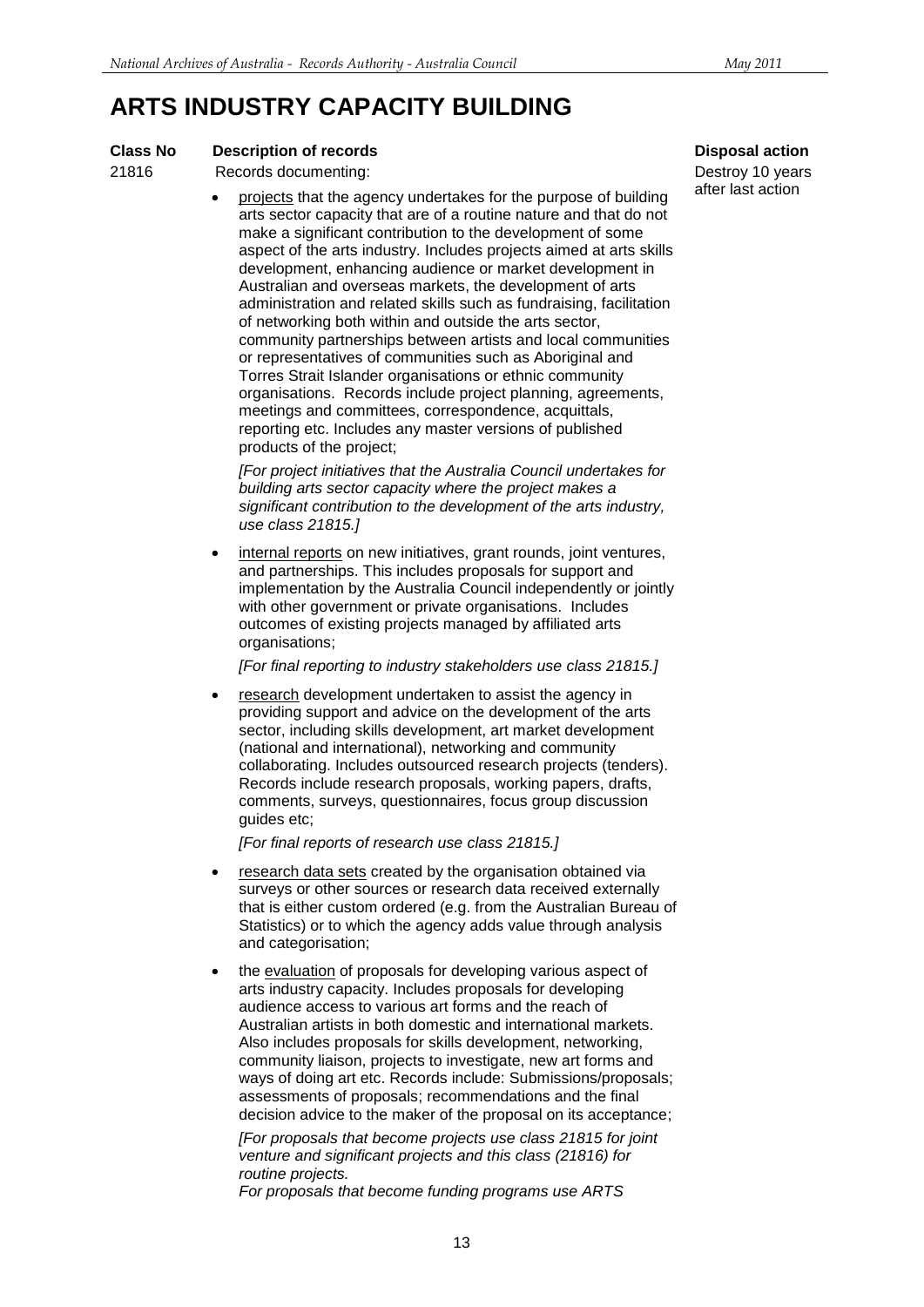| <b>Class No</b><br>(cont) |           | <b>Description of records</b><br><b>FUNDING PROGRAM DEVELOPMENT AND REVIEW.]</b>                                                                                                                                                                                                                                                                                                                                                                                                                                                                                                                        | <b>Disposal action</b>                                                                                                          |
|---------------------------|-----------|---------------------------------------------------------------------------------------------------------------------------------------------------------------------------------------------------------------------------------------------------------------------------------------------------------------------------------------------------------------------------------------------------------------------------------------------------------------------------------------------------------------------------------------------------------------------------------------------------------|---------------------------------------------------------------------------------------------------------------------------------|
|                           | $\bullet$ | the development of planning and strategies for promoting and<br>developing Australian arts both in Australia and in external<br>markets. Includes both international marketing and individual<br>art form strategies. Includes the results of consultations with<br>stakeholders. Excludes final versions;                                                                                                                                                                                                                                                                                              |                                                                                                                                 |
|                           |           | [For records documenting industry plans and objectives that the<br>Australia Council uses to guide work for each arts industry<br>sector, use ARTS INDUSTRY LEADERSHIP, class 21826.                                                                                                                                                                                                                                                                                                                                                                                                                    |                                                                                                                                 |
|                           |           | For records relating to organising consultation with industry<br>stakeholders and experts use class 21819].                                                                                                                                                                                                                                                                                                                                                                                                                                                                                             |                                                                                                                                 |
|                           | ٠         | sponsorship arrangements that support and promote agency<br>projects. Records include approaches to organisations to<br>sponsor agency projects such as representation at international<br>arts events like the Venice Biennale, assessments of existing<br>and potential arrangements and sponsors, correspondence<br>relating to the establishment and management of sponsorship<br>arrangements including appreciation letters, agreements with<br>sponsors. Includes enquiries about sponsorship. Includes both<br>financial support and in-kind support such as loans of artwork<br>or facilities. |                                                                                                                                 |
|                           |           | [For activities aimed at encouraging sponsorship of the artists<br>and arts, use class 21819.]                                                                                                                                                                                                                                                                                                                                                                                                                                                                                                          |                                                                                                                                 |
| 21817                     | ٠         | Records documenting minor donations or minor bequests that<br>provide limited or short term support. Includes money, items,<br>artefacts, or property (trusts) that the agency manages for the<br>purpose of distribution to the arts sector. Includes donations to<br>the Australia Council's Donations Fund. Also includes<br>managing unsolicited donations and the administration of the<br>program under which the donations are provided.                                                                                                                                                         | Destroy 7 years<br>after donation is<br>received and<br>finalised, or until<br>terms of the<br>donation have<br>been fulfilled, |
|                           |           | [For major donations or bequests providing ongoing support<br>use class 21815.                                                                                                                                                                                                                                                                                                                                                                                                                                                                                                                          | whichever is the<br>later                                                                                                       |
|                           |           | For records of the Donations Committee, use class 21815.                                                                                                                                                                                                                                                                                                                                                                                                                                                                                                                                                |                                                                                                                                 |
|                           |           | For records of financial transactions, use AFDA/AFDA Express<br>- FINANCIAL MANAGEMENT - Accounting.                                                                                                                                                                                                                                                                                                                                                                                                                                                                                                    |                                                                                                                                 |
|                           |           | For sponsorship arrangements such as an external<br>organisation providing funding or in-kind support to a project in<br>return for a reciprocal benefit, use class 21816.                                                                                                                                                                                                                                                                                                                                                                                                                              |                                                                                                                                 |
|                           |           | For events organised by the agency to promote sponsorship<br>and donations in the arts, use EVENTS MANAGEMENT, class<br>21838.]                                                                                                                                                                                                                                                                                                                                                                                                                                                                         |                                                                                                                                 |
| 21818                     | ٠         | Records documenting external committees where the agency<br>does not provide the secretariat and is not the Commonwealth's<br>main representative and internal committees that do not<br>determine policy and strategic management matters in relation<br>to arts industry capacity building. Records include minutes,<br>supporting documents such as briefing and discussion papers;                                                                                                                                                                                                                  | Destroy 5 years<br>after last action                                                                                            |
|                           |           | [For records of external committees where the agency is the<br>secretariat or the Commonwealth's main representative and<br>internal committees for policy and strategic management use<br>class 21815.]                                                                                                                                                                                                                                                                                                                                                                                                |                                                                                                                                 |
|                           |           | Records documenting arrangement for visits by staff to other                                                                                                                                                                                                                                                                                                                                                                                                                                                                                                                                            |                                                                                                                                 |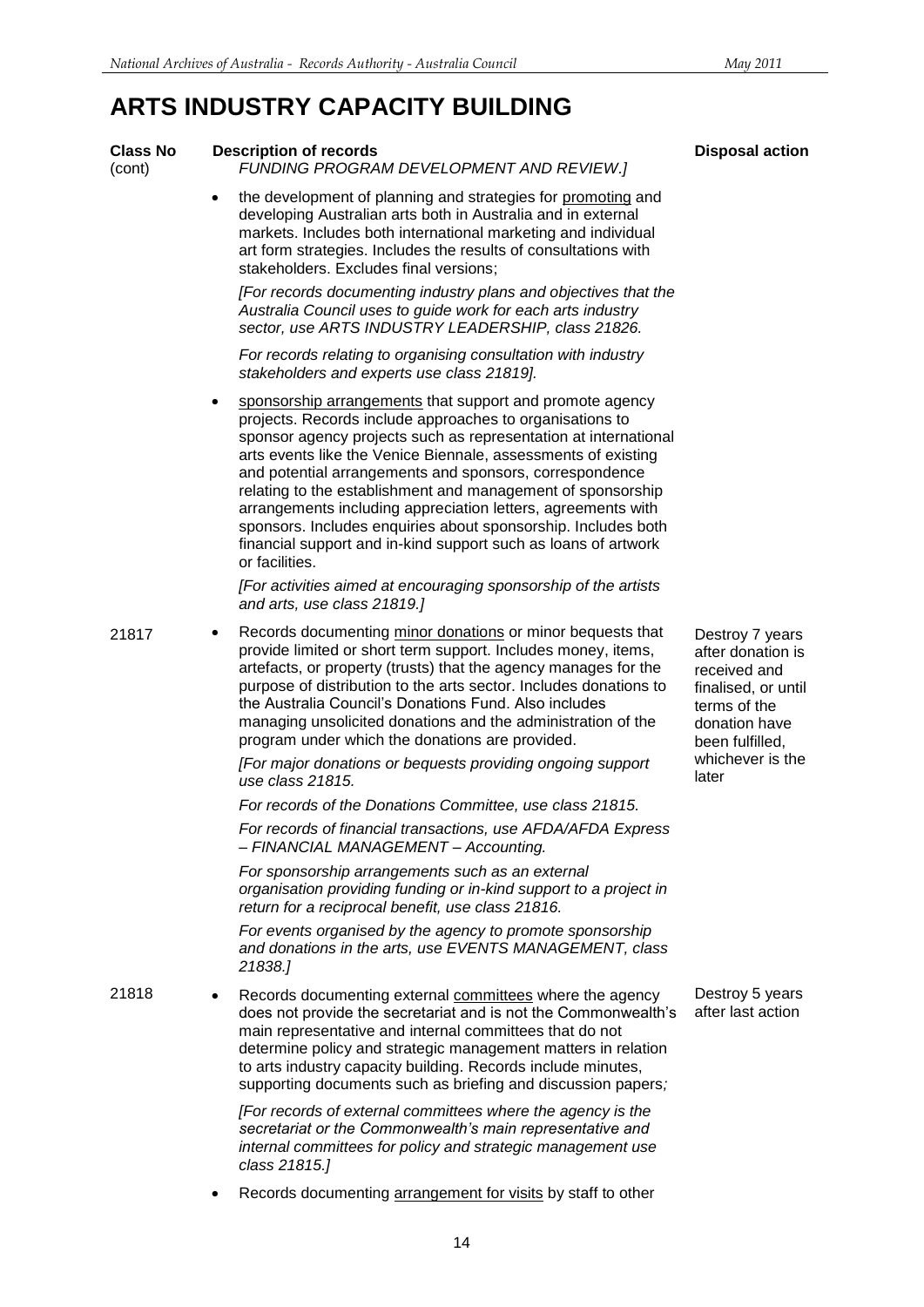### **Class No Description of records Disposal action** (cont) organisations and by outside persons to the agency for the purpose of promoting the capacity, networking opportunities, skills and business acumen etc of the arts industry. 21819 Records documenting routine operational tasks supporting the core business; and Arts Industry Capacity Building activities other then those covered in classes 21815 to 21818 including: advocacy that the agency undertakes for the benefit of the arts sector except for advocacy to Government. Includes advocacy to both business and the community, including support for philanthropic initiatives. Records include meetings with community and private sector organisations, industry bodies and contributions to publications; *[For advocacy that the agency undertakes on behalf of the arts sector to government, use ARTS INDUSTRY LEADERSHIP, class 21825.]* liaison and consultation that the agency undertakes with stakeholders. Includes meetings with external agencies, bodies or individuals for routine information sharing and consultation purposes. Includes meetings with stakeholders, industry groups and focus groups held for the purpose of information gathering. Records include arrangements for the meeting, agenda, and outcomes; *[For liaison in support of a specific project, use class 21815 for significant projects and class 21816 for routine projects. For formal meetings/committees where the agency has a secretariat role or is the Commonwealth's main representative or where an internal formal meeting/committee concerns policy and strategic management matters in relation to the core business, use class 21815. For formal meetings/committees not covered by class 21815, use class 21818].* the development of policies and procedures governing arts industry capacity building and arts market development projects, joint ventures and the proposals leading up to them. Includes guidelines, standards and templates. Excludes final versions; *[For final policy and procedures documents, use class 21815.]* records documenting the advertising and promotion of Australian arts. Records include publicity records regarding campaigns/advertising, promotional photographs and negatives used in campaigns/advertising. *[For the promotion of funding programs to communities, use GRANTS ADMINISTRATION AND ASSESSMENT, class 21814. For seminars run by the agency to provide information to corporations on philanthropy in the arts, use EVENTS MANAGEMENT, class 21838. For marketing plans, use class 21816. For market research undertaken or commissioned by the agency, use class 21816].* Destroy 7 years after last action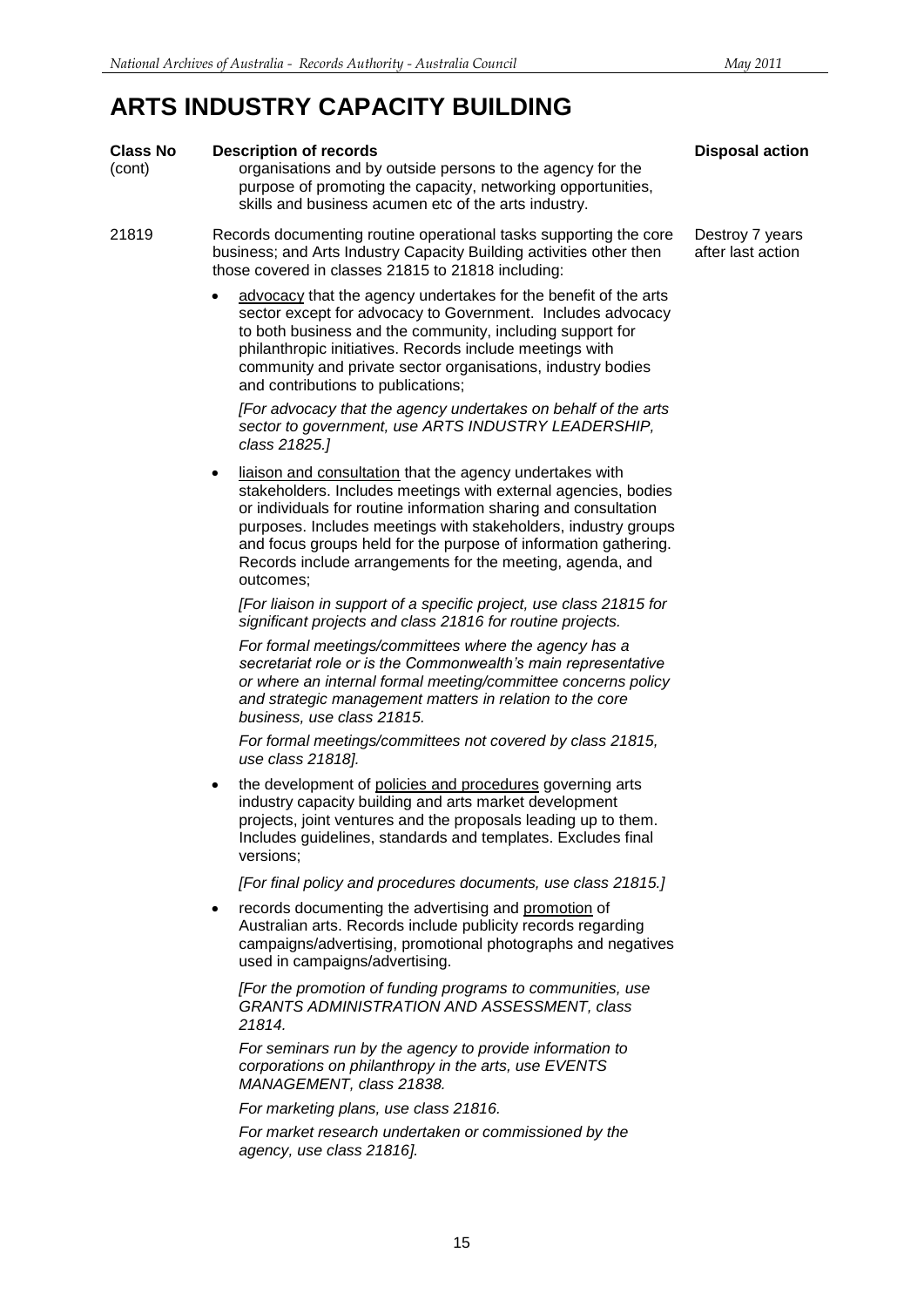## **ARTS INDUSTRY LEADERSHIP**

The core business of providing leadership and endorsing best practice to the arts industry. Includes:

- advice to government on issues related to the arts sector and the agency's programs;
- advocating on behalf of the arts sector to government;
- consultation with arts sector, government partners and members of the general community;
- monitoring arts industry developments;
- promoting the development and adoption of standards in dealings between artists, arts organisations, the private sector and the general community;
- protocols, policies, strategies and industry sector plans and their implementation;
- research and briefings to government;
- reporting and research in relation to policy development; and
- working parties formed for the development of strategies, protocols, policies and frameworks.

*For the development and amendment of the legislation that the agency administers use AFDA/AFDA Express – STRATEGIC MANAGEMENT.* 

*For research undertaken to improve market access for artists in Australia or overseas use ARTS INDUSTRY CAPACITY BUILDING.*

*For consultations and submissions relating to Government, use AFDA/AFDA Express – GOVERNMENT RELATIONS.*

*For records of media releases, organising information and assistance to support media coverage in providing the agency's services, use AFDA/AFDA Express – COMMUNITY RELATIONS.*

### **Class No Description of records Class Action Disposal action**

21825 The following significant records:

 records documenting advice provided by the agency to the portfolio Minister, other government agencies, or advice to the agency executive and governing body, relating to any arts industry matters which may impact on policy, procedures, set precedents, etc. Includes advice relating to broad arts industry strategy and frameworks under which the agency operates as well as economic, social and political influences on the arts that impact on policy, procedures, set precedents, etc. Also includes advice that is received by the agency;

[*For advice given in response to enquiries or complaints from members of the public or to applicants for funding about arts programs, use GRANTS ADMINISTRATION AND ASSESSMENT.]*

- records documenting advocacy that the agency undertakes on behalf of the industry to government;
- records documenting high level internal and external committees established by the agency or its governing body to consider strategic arts industry policy matters, where the agency provides Secretariat, is the Commonwealth's main representative, or plays a significant role. Includes establishment and operation of the committee; such as, membership records, agenda, minutes, reports and supporting papers;
- records documenting the development of policy framework objectives designed to address particular issues in the arts sector, including community involvement, responsiveness to particular groups such as youth or Aboriginal and Torres Strait Islander people. Includes the outcomes of consultation with stakeholders such as arts sector organisations, government partners and members of the general community;

[*For the development of funding programs in line with the policy* 

Retain as national archives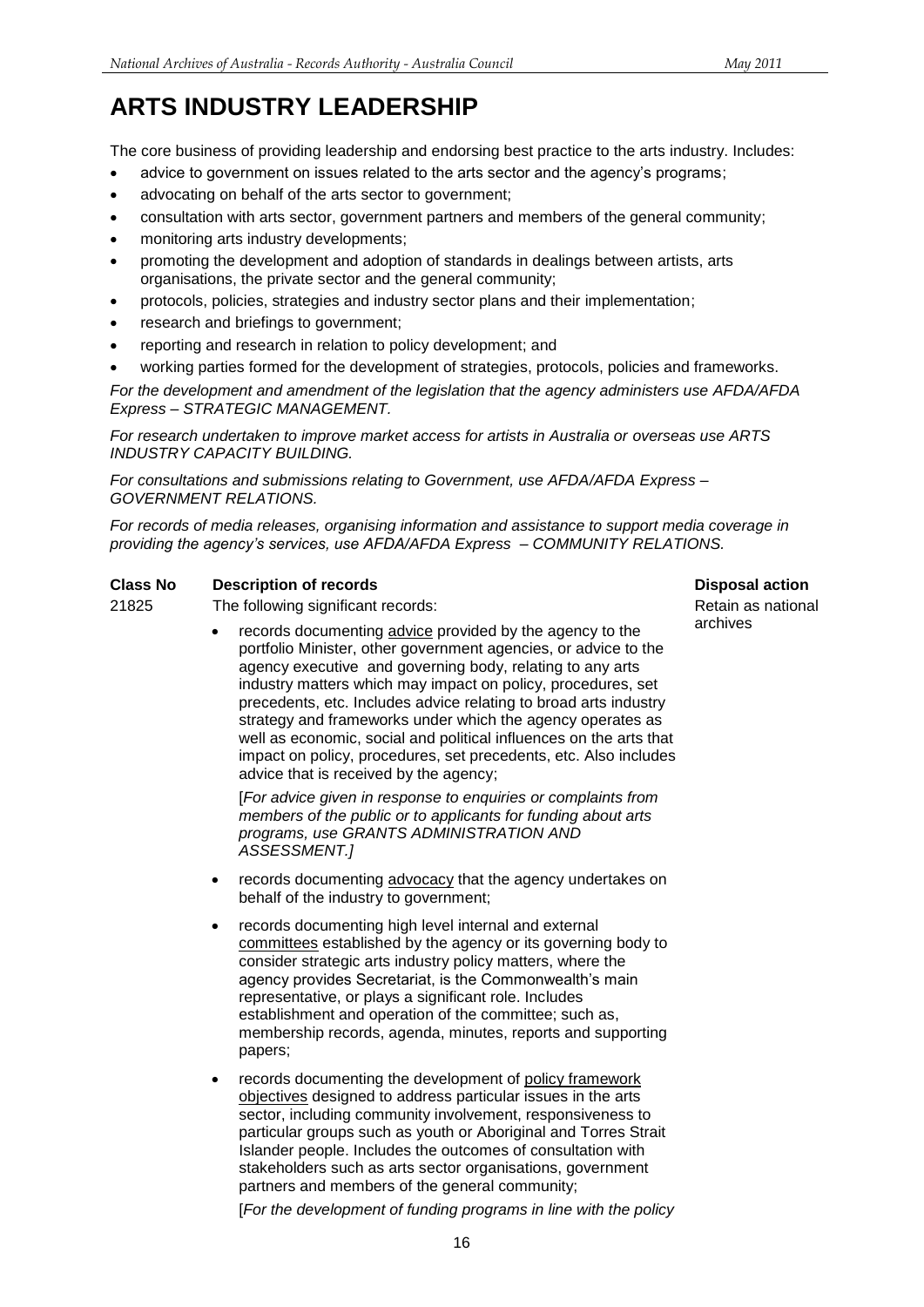### **ARTS INDUSTRY LEADERSHIP**

### (cont) *framework objectives, use ARTS FUNDING PROGRAM DEVELOPMENT AND REVIEW.]* records documenting the development of industry standards and protocols. Includes Children in Arts Protocols, and the Aboriginal and Torres Strait Islander Protocols and Art Commercial Code of Conduct. Includes research, briefings to Government, meetings with stakeholders, and final approved protocols/standards; records documenting the development of arts industry policies. Includes policies leading to the development of or facilitating the implementation of broad frameworks and strategies, agency responses to events that affect the arts sector, such as changes in government priorities or events that attract public and media discussion and comment, issues that arise from discussions with stakeholders including state and territory government agencies, arts organisation, community organisations, and art industry bodies. Also includes policy developed in response to other agency's legislative and regulatory proposals that impact upon the agency's interests or the interests of the arts industry generally; reports and briefings to government, management and the governing body on the development and implementation of strategies, arts protocols, policies and frameworks of the organisation; records documenting the development of strategies to support the development of the arts, such as the Visual Arts and Crafts Strategy. Includes plans, research, policies, agreements, strategy governance arrangements, and meetings with industry, community and state and territory government stakeholders; and legacy master set of press clippings and media monitorings up until collection ceased in February 2003. 21826 Records documenting: liaison and consultation of a general nature that the agency undertakes with the portfolio Minister, other government agencies, or consultation with agency executive and governing body. The communication may relate to broad arts industry strategy and frameworks under which the agency operates as well as economic, social and political influences on the arts that do not impact on policy, procedures, or set precedents, etc. Also includes communication that is received by the agency; *[For liaison in support of a specific project, use ARTS INDUSTRY CAPACITY BUILDING class 21815 for significant projects and class 21816 for routine projects.]* industry planning undertaken by the agency. Records include background research, draft versions of plans containing significant changes/alterations or formally circulated for comment, notes of meetings or reports analysing issues and the outcomes of consultation with industry stakeholders etc;

[*For planning devoted to improving market access for Australian arts and artists both nationally and internationally, use ARTS INDUSTRY CAPACITY BUILDING class 21816.]*

Destroy 10 years after last action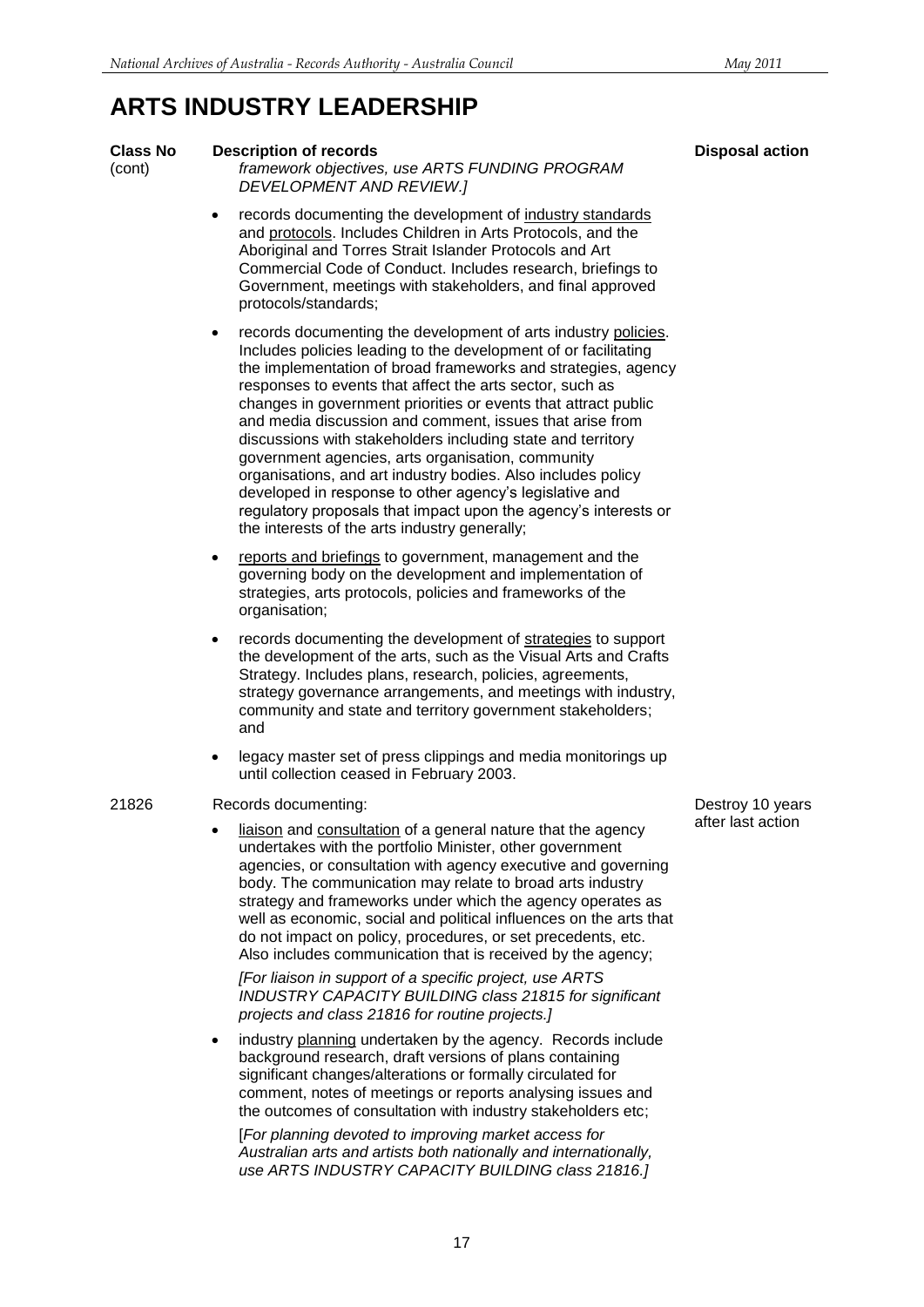### **ARTS INDUSTRY LEADERSHIP**

| <b>Class No</b> | <b>Description of records</b>                                                                                                                                                                                                                                                                            | <b>Disposal action</b>               |
|-----------------|----------------------------------------------------------------------------------------------------------------------------------------------------------------------------------------------------------------------------------------------------------------------------------------------------------|--------------------------------------|
| (cont)          | inter-agency or external committees where the organisation<br>does not provide the secretariat. Records include agenda and<br>minutes, advice and briefing papers, submissions and reports,<br>recommendations and resolutions, correspondence arising from<br>business discussed or resolutions passed; |                                      |
|                 | [For committees established to support industry collaboration<br>for the purpose of developing the arts industry in areas such as<br>capacity building, market development and funding programs,<br>use the relevant core business].                                                                     |                                      |
| 21827           | Records documenting monitoring of arts industry trends and<br>events. Includes press clips.                                                                                                                                                                                                              | Destroy 5 years<br>after last action |
| 21828           | Records documenting routine operational tasks supporting the core<br>business; and Arts Industry Leadership activities other then those<br>covered in classes 21825 to 21827.                                                                                                                            | Destroy 7 years<br>after last action |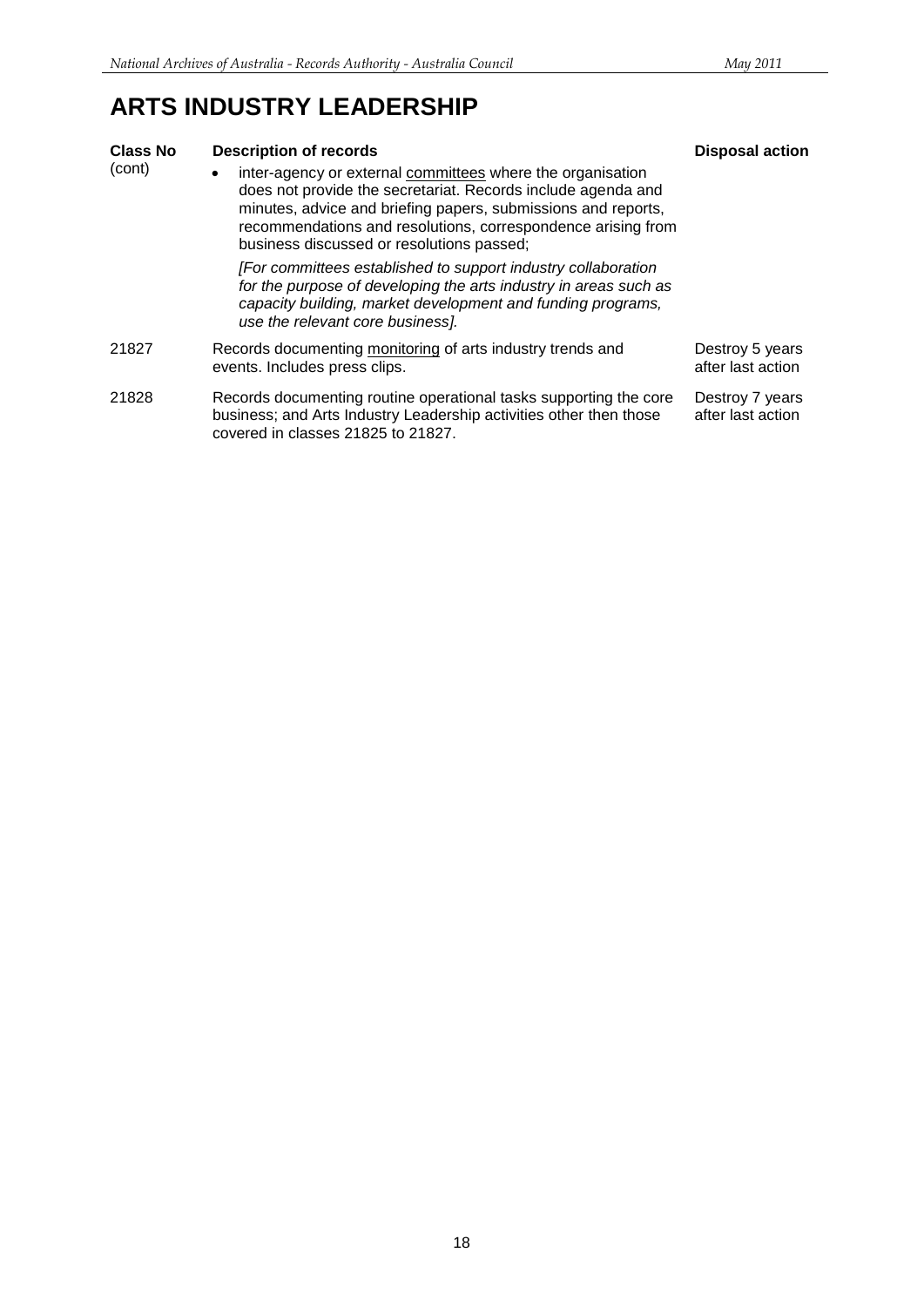## **ARTS ORGANISATION FUNDING**

The activities relating to the provision of ongoing support and base funding to arts organisations via a grants administration process including statutory reporting, and where the agency usually maintains a long-term administrative and financial relationship with the recipient organisation. Includes proactive advice and support that the agency provides to these organisations.

NOTE: Funding is base funding rather than project funding so that agreements for funding are medium to long term that is reviewed periodically or on completion of contract (generally three years), after which the organisation may be invited to apply for further funding but there is no guarantee that base funding support will be granted. This type of funding is intended to provide a basis on which to build and expand activities. One of the key outcomes of such funding is levering significant resources for expansion and development. Includes:

- advertising and promotion;
- assessment for funding;
- enquiries;
- funding agreements;
- joint ventures and partnerships;
- liaison and consultation;
- meetings;
- performance monitoring;
- planning;
- reporting, reviewing and audits
- research; and
- training and other support provided to funded organisations.

*For summary records of all grant applications including those for arts organisations, use GRANT ADMINISTRATION AND ASSESSMENT, class 21810.*

*For the administration of funding provided to either organisations or individuals to undertake individual projects, use GRANTS ADMINISTRATION AND ASSESSMENT.*

*For the promotion of Australian arts and artists both in Australian and overseas markets and for skills development for the arts industry, use ARTS INDUSTRY CAPACITY BUILDING.*

*For joint ventures and partnerships with both government and non-government organisations aimed at developing market opportunities for Australian arts and skills and capacity in the arts sector, use ARTS INDUSTRY CAPACITY BUILDING.*

*For marketing and production of core business publications, use AFDA/AFDA Express – PUBLICATION.*

*For agreements relating to projects for initiatives to improve market access, skill development, develop new arts forms where a formal ongoing funding program is not established, use ARTS INDUSTRY CAPACITY BUILDING.*

*For industry sector plans, use ARTS INDUSTRY LEADERSHIP.*

*For the development and review of arts funding programs, use ARTS FUNDING PROGRAM DEVELOPMENT AND REVIEW.* 

*For records documenting the audit, review and quality management of grants administration and assessment processes (including those related to Arts Organisation Funding) use GRANTS ADMINISTRATION AND ASSESSMENT.*

*For records documenting the audit, review and quality management of individual arts funding programs, use ARTS FUNDING PROGRAM DEVELOPMENT AND REVIEW.*

*For ministerial representations use AFDA/AFDA Express – GOVERNMENT RELATIONS.*

### **Class No Description of records Disposal action**

21829 The following significant records:

 records documenting the process of determining funding for arts organisations. Includes funding decision assessment

Retain as national archives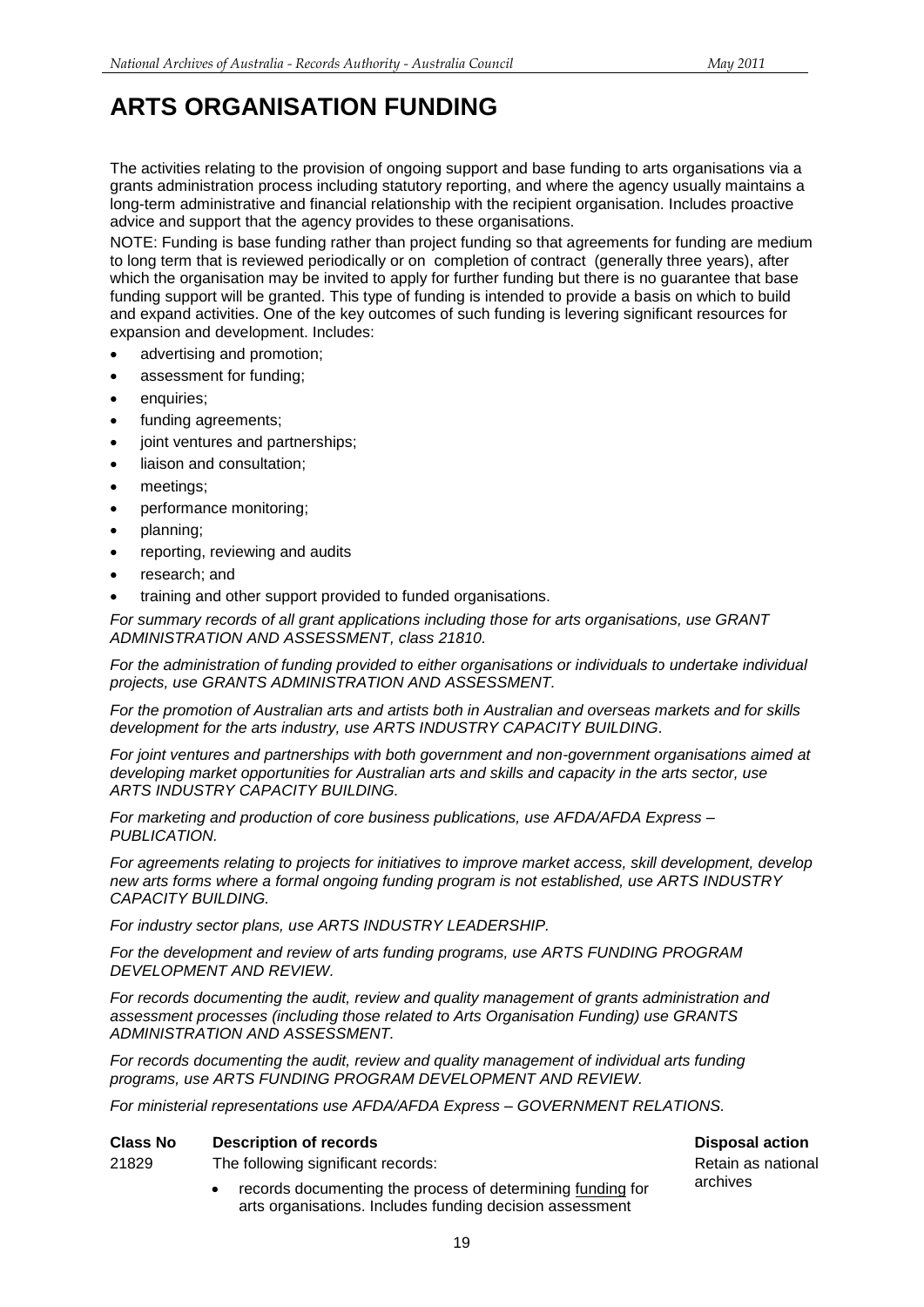## **ARTS ORGANISATION FUNDING**

| <b>Class No</b><br>(cont) | <b>Description of records</b><br>criteria, applications, submissions and, advice and assistance<br>provided to organisations about their submissions, the analysis<br>of the artistic and business performance of the organisations,<br>meetings with applicant organisations, recommendations made<br>to assessment bodies (including art form boards), final decision<br>reports issued by assessment bodies or assessors, and<br>requests to the governing body or its sub-committees for<br>additional grants or loans for funded organisations. Includes<br>rejected applications; | <b>Disposal action</b> |
|---------------------------|-----------------------------------------------------------------------------------------------------------------------------------------------------------------------------------------------------------------------------------------------------------------------------------------------------------------------------------------------------------------------------------------------------------------------------------------------------------------------------------------------------------------------------------------------------------------------------------------|------------------------|
|                           | records documenting joint ventures and partnerships to support<br>$\bullet$<br>arts industry funding. Includes joint venture agreements,<br>contracts etc., and records relating to the establishment,<br>maintenance and review of agreements and contracts,<br>meetings with joint venture parties. Includes tripartite<br>agreements with state and territory governments;                                                                                                                                                                                                           |                        |
|                           | reports to arts funding assessment bodies, the governing body<br>$\bullet$<br>of the agency and to government;                                                                                                                                                                                                                                                                                                                                                                                                                                                                          |                        |
|                           | final research reports used for making a determination of arts<br>$\bullet$<br>organisations to support;                                                                                                                                                                                                                                                                                                                                                                                                                                                                                |                        |
|                           | reviews of funding arrangements. Includes guidelines for the<br>$\bullet$<br>review, documents establishing the review, research, significant<br>drafts, and final reports, project or action plans;                                                                                                                                                                                                                                                                                                                                                                                    |                        |
|                           | funding agreements with arts organisations. Includes<br>$\bullet$<br>negotiations and the final agreement; and                                                                                                                                                                                                                                                                                                                                                                                                                                                                          |                        |
|                           | arts organisation funding cases, appeals and requests for<br>$\bullet$<br>reviews of grant decisions which set a precedent, lead to a<br>change of policy and/or are the subject of public controversy.                                                                                                                                                                                                                                                                                                                                                                                 |                        |
| 21830                     | Records documenting:                                                                                                                                                                                                                                                                                                                                                                                                                                                                                                                                                                    | Destroy 10 years       |
|                           | liaison and consultation with industry stakeholders about arts<br>$\bullet$<br>funding issues. Includes liaison with industry organisations,<br>(such as the Symphony Orchestral Musicians Organisation -<br>SOMA and the Australian Major Performing Arts Groups -<br>AMAG) that are not party to the funding arrangements but<br>nevertheless have a key interest in them;                                                                                                                                                                                                            | after last action      |
|                           | the processes involved in evaluating and ongoing monitoring of<br>the performance of supported organisations against agreed<br>funding criteria. Records include business plans and reports<br>submitted to the agency by funded organisations,<br>correspondence and meetings with funded organisations,<br>reports by staff on attendance at performances and exhibitions;                                                                                                                                                                                                            |                        |
|                           | planning to support the funding of key organisations in<br>$\bullet$<br>accordance with the overall strategies and frameworks of the<br>agency. Includes planning on ways in which strategic objectives<br>will be achieved for arts organisations that the agency proposes<br>to fund. Includes planning on the distribution of funds amongst<br>stakeholders;                                                                                                                                                                                                                         |                        |
|                           | research undertaken to provide information on developments in<br>$\bullet$<br>industry sectors and organisations. Records include research<br>data including literature searches, questionnaires, statistics,<br>surveys, other raw data, and draft reports;                                                                                                                                                                                                                                                                                                                            |                        |
|                           | the development of training materials for funded organisations<br>٠<br>to assist them in business planning;                                                                                                                                                                                                                                                                                                                                                                                                                                                                             |                        |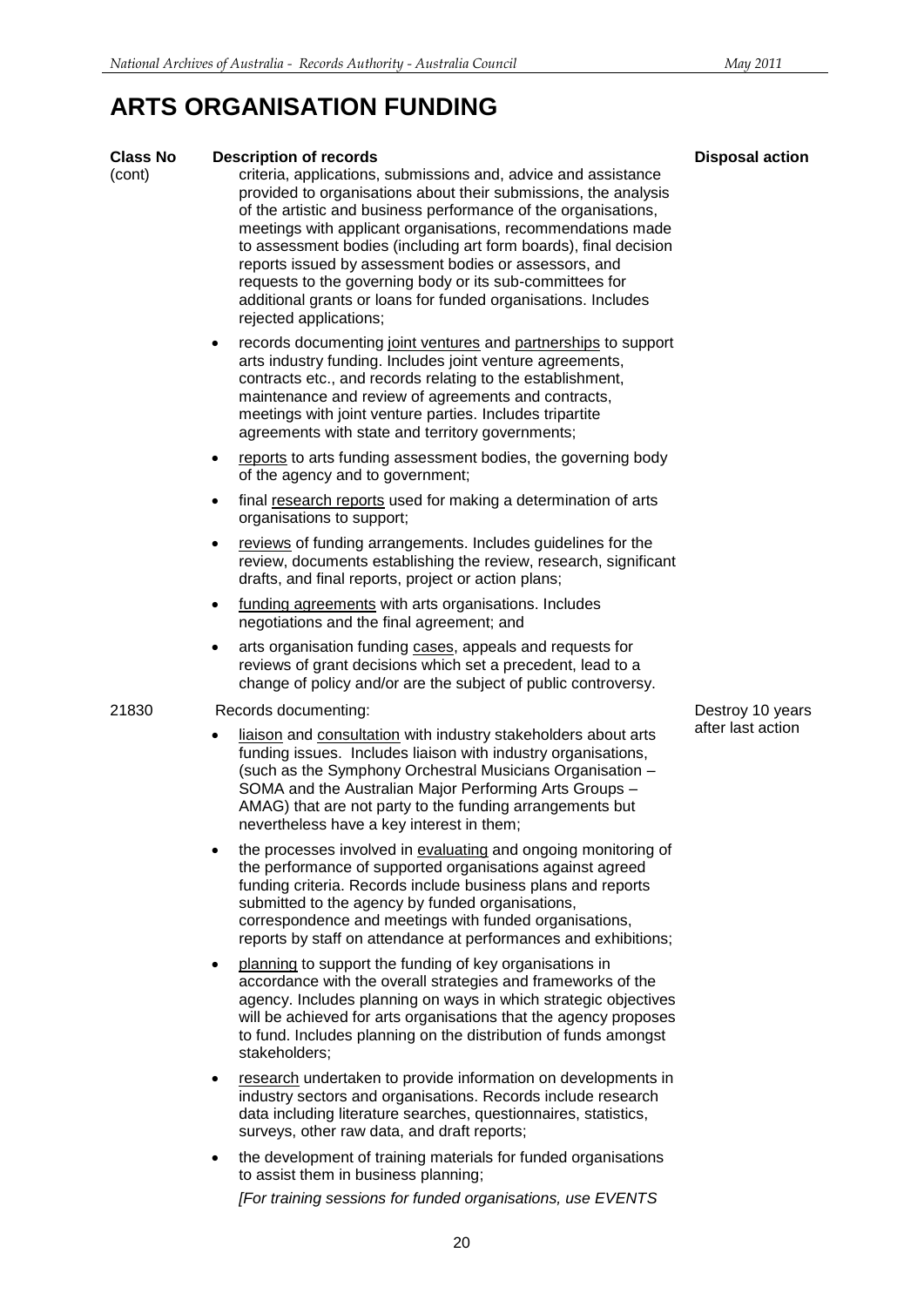## **ARTS ORGANISATION FUNDING**

| <b>Class No</b><br>(cont) | <b>Description of records</b><br>MANAGEMENT.]                                                                                                                                                                                                                                                                                                                                                                                                                                                                                                                                                           | <b>Disposal action</b>               |
|---------------------------|---------------------------------------------------------------------------------------------------------------------------------------------------------------------------------------------------------------------------------------------------------------------------------------------------------------------------------------------------------------------------------------------------------------------------------------------------------------------------------------------------------------------------------------------------------------------------------------------------------|--------------------------------------|
|                           | appeals and requests for reviews of grant decisions on eligibility<br>and application assessment grounds, including appeals relating<br>to the grants process made to the Federal Court, the<br>Commonwealth Ombudsman and to the Agency's internal<br>Decisions Review Committee. Excludes appeals and requests<br>for reviews that are controversial, set precedent or lead to<br>change of agency policy. Records include; notice of appeal;<br>grounds of appeal; Appeal Brief; agenda and minutes of review;<br>acknowledgement to appellant; appeal decision; notice to<br>appellant of decision; |                                      |
|                           | [For legal proceedings, use AFDA/AFDA Express - LEGAL<br><b>SERVICES.</b>                                                                                                                                                                                                                                                                                                                                                                                                                                                                                                                               |                                      |
|                           | For appeals and reviews of grant decisions that are<br>controversial, set precedent, or lead to change of policy, use<br>class 21829.]                                                                                                                                                                                                                                                                                                                                                                                                                                                                  |                                      |
| 21831                     | Records documenting meetings with stakeholders. Records include<br>meeting agendas, meeting papers, outcomes and actions arising.<br>[For informal meetings with stakeholders, use other classes in the<br>core business to which the meeting relates.]                                                                                                                                                                                                                                                                                                                                                 | Destroy 5 years<br>after last action |
| 21832                     | Records documenting routine operational tasks supporting the core<br>business; and Arts Organisation Funding activities other than those<br>covered in classes 21829 to 21831 including:                                                                                                                                                                                                                                                                                                                                                                                                                | Destroy 7 years<br>after last action |
|                           | records documenting the handling of enquiries from the<br>$\bullet$<br>organisations relating to funding arrangements and<br>opportunities; and                                                                                                                                                                                                                                                                                                                                                                                                                                                         |                                      |
|                           | records documenting the development and issue of<br>$\bullet$<br>organisational funding program information to current and<br>prospective applicants. Includes advertisements developed for<br>the purpose of publicising opportunities that are available; and<br>presentations made to organisations.                                                                                                                                                                                                                                                                                                 |                                      |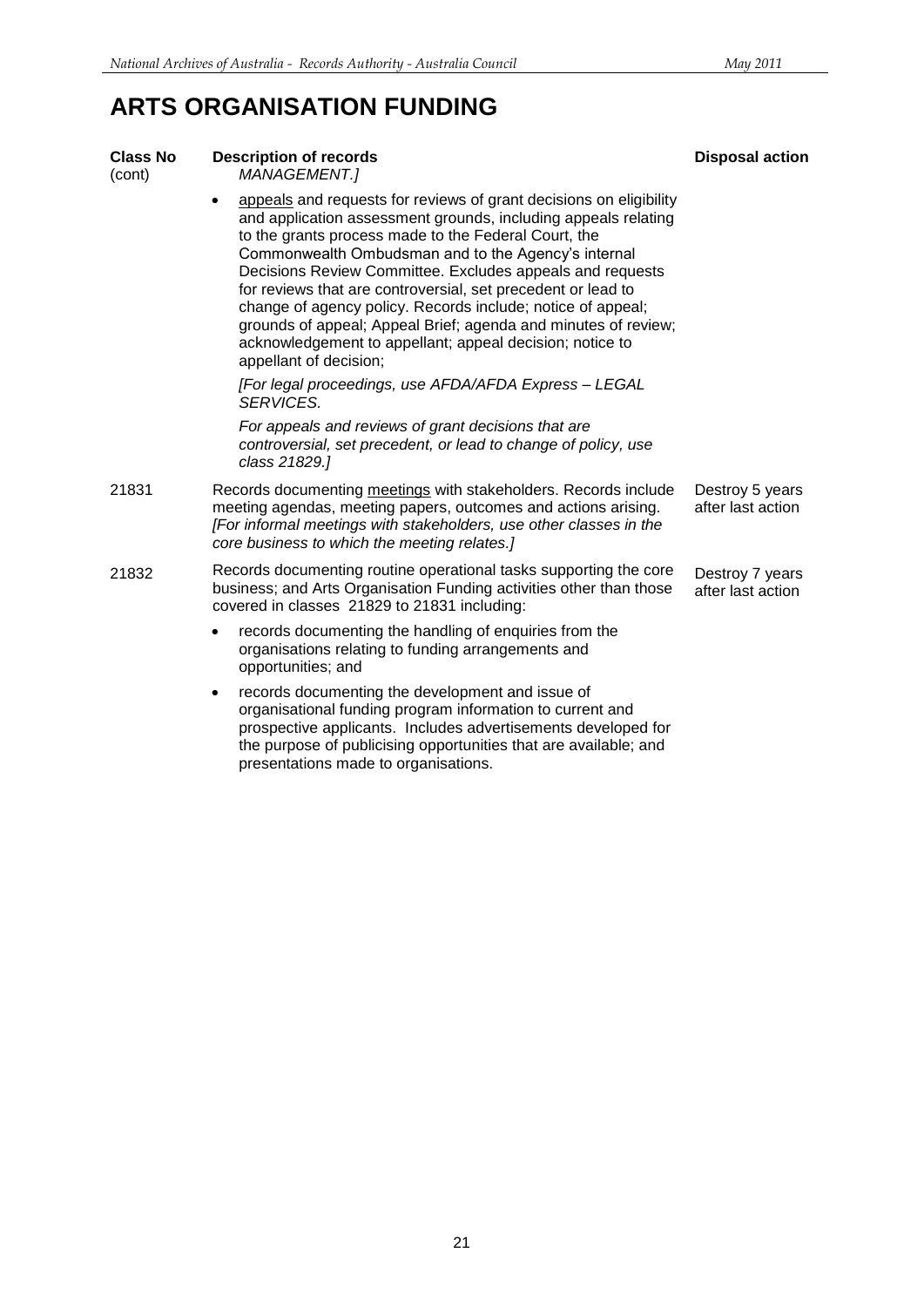### **EVENTS MANAGEMENT**

The core business of organising and managing functions or events by the agency to support and promote the arts sector such as the presentation of awards bestowed in recognition of outstanding achievement in areas relating to arts and cultural activities. Also includes the holding of exhibitions. Includes:

- advertising and promotion;
- ceremonies, exhibitions, conferences, seminars, presentations and papers Policies and procedures;
- enquiries:
- joint ventures and partnerships;
- reporting; and
- sponsorship.

*For records of media releases, organising information and assistance to support media coverage in providing the agency's services, use AFDA/AFDA Express – COMMUNITY RELATIONS.*

*For marketing and production of core business publications, use AFDA/AFDA Express – PUBLICATION.*

*For the contracting out of core business activities use AFDA/AFDA Express – PROCUREMENT.*

*For records of donations received at fund raising events, use AFDA/AFDA Express – FINANCIAL MANAGEMENT.*

*For records relating to visits made to, or from, other organisations for the purpose of providing information and education relating to services provided by the agency, use AFDA/AFDA Express – COMMUNITY RELATIONS.*

*For visits to or from other government agencies, international and inter-state visits, use AFDA/AFDA Express – GOVERNMENT RELATIONS.*

*For financial consideration to speakers and presenters at events, use AFDA/AFDA Express – FINANCIAL MANAGEMENT.*

*For arrangements undertaken to allow employees to attend external events including travel and accommodation, use AFDA/AFDA Express – PERSONNEL.*

*For external training courses that staff attend, use AFDA/AFDA Express – STAFF DEVELOPMENT.*

### **Class No Description of records Disposal action**

### 21837 The following significant records:

- ceremonies conducted by the agency. Includes ceremonies for
	- the issue of official awards, the launch of exhibitions etc. Includes meetings, planning, selected official photographs and event reports; and
	- final reporting on events programs or key major events such as international exhibitions provided to the government, the governing body of the agency and the agency's executive management. Includes: reports of evaluations of the agency's events programs; formal reports on conferences, seminars, exhibitions, joint ventures and partnership events.

*[For post event analysis reports related to an event, including event performance statistics such as attendance at the event, use the class relevant to the type of event (eg, for ceremonies use this class, for conferences, seminars and exhibitions use class 21838 etc.)]*

21838 Records documenting:

 conferences, seminar programs and discussion panels organised by the agency. Includes addresses, publicity, registration, participant feedback, program plans and guides, papers presented, invited speakers, agreements with speakers,

Retain as national archives

Destroy 10 years after last action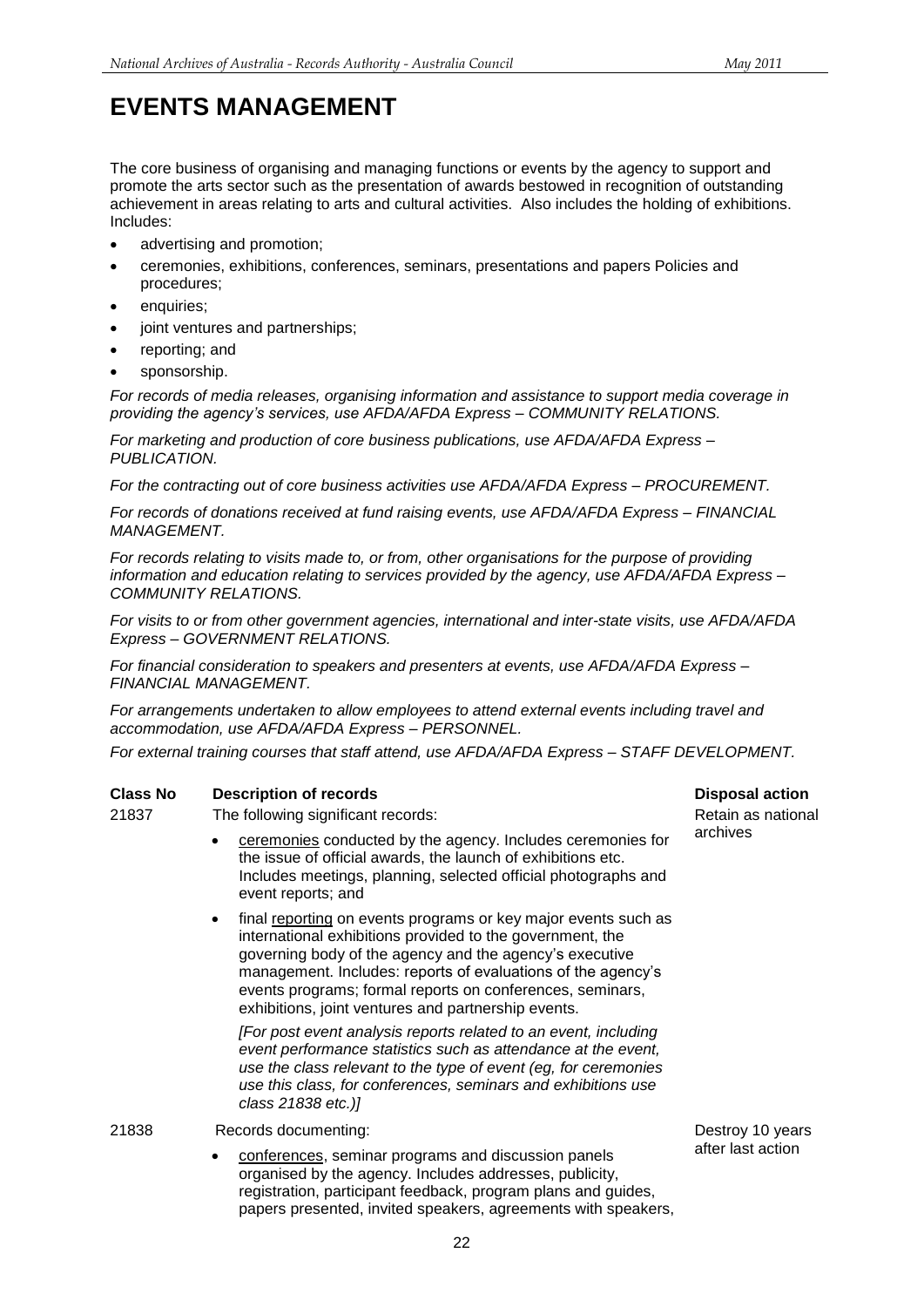### **EVENTS MANAGEMENT**

#### **Class No Description of records Disposal action**

post event evaluations. Includes meetings, planning, and organisation of the event;

 exhibitions organised by the agency. Records include planning for the exhibition, publicity, merchandising, installation of the exhibit, and the documentation of items created for display, and research undertaken to develop the exhibition, feedback from participants, post event evaluations;

*[For formal reports on conferences, seminars and exhibitions arranged by the agency and made to government, the governing body and agency executive, use class 21837.]*

joint ventures and partnerships with other organisations to hold or manage events. Records include joint venture agreements, event promotions, merchandising, addresses, invitations to speakers, papers presented, displays, agreements with presenters and hosting organisations, participant feedback. Includes meeting, planning and organising with joint venture partners;

*[For formal reports on joint ventures and partnerships made to government, the governing body and agency executive, use class 21837.]*

 presentations and papers delivered by the agency at events, which are either organised by other organisations or outside of formal events organised by the agency;

*[For papers and presentations made at events organised by the agency, use the class relevant to the type of event (e.g. for ceremonies, use class 21837).]*

 Records relating to sponsorship arrangements to support and promote agency events. Records include approaches to organisations to sponsor agency events such as New Australian Stories, assessments of existing and potential arrangements and sponsors, correspondence relating to the establishment and management of sponsorship arrangements including appreciation letters, agreements with sponsors. Includes both financial support and in-kind support such as loans of artwork or facilities.

*[For enquiries about sponsorship opportunities made to the agency by external organisations, use class 21841.*

*For sponsorship provided by the agency under a grant, use GRANTS ADMINISTRATION AND ASSESSMENT.*

*For activities aimed at encouraging sponsorship of the artists and arts use ARTS INDUSTRY CAPACITY BUILDING, class 21819.*

*For sponsorship of marketing and capacity building projects, including events not organised by the agency use class 21838.]*

- 21839 Records documenting policies, procedures and guidelines for the planning and management of events organised by the agency.
- 21840 Records documenting:
	- events organised by the agency other than ceremonies, conferences and seminars and exhibitions. For example, talks delivered by experts on developments the arts industry in particular or sectors or in particular communities such as the disability community or Aboriginal and Torres Strait Islander communities. Includes festivities and celebrations. Records

Destroy 10 years after superseded

Destroy 5 years after last action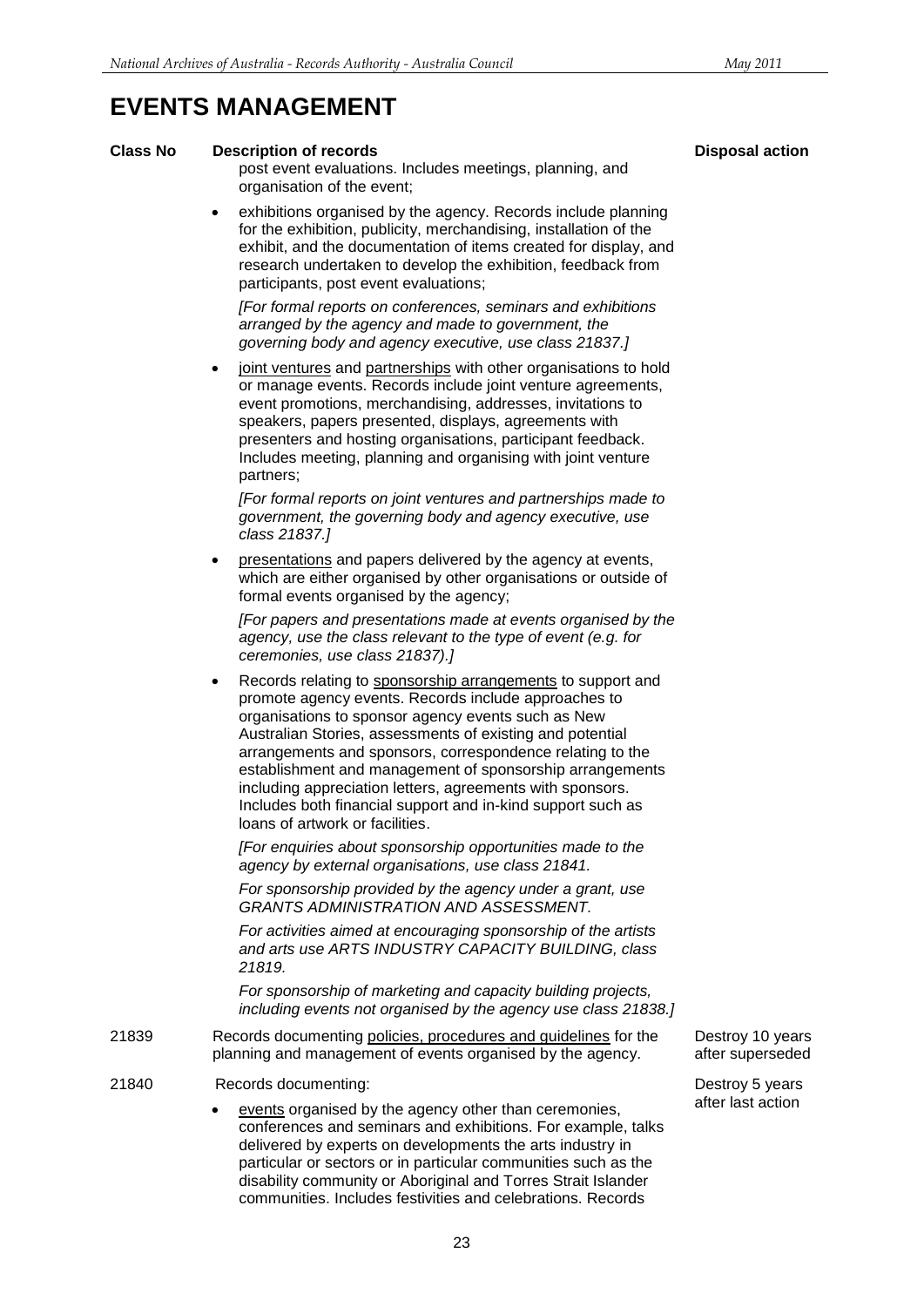### **EVENTS MANAGEMENT**

| <b>Class No</b><br>(cont) | <b>Description of records</b><br>includes addresses, merchandising, event promotions,<br>invitations to speakers, participant feedback, papers presented,<br>displays, agreements with presenters and hosting<br>organisations, post event evaluations. Includes meetings,<br>planning, and organisation of the event;                                                                                                                            | <b>Disposal action</b>               |
|---------------------------|---------------------------------------------------------------------------------------------------------------------------------------------------------------------------------------------------------------------------------------------------------------------------------------------------------------------------------------------------------------------------------------------------------------------------------------------------|--------------------------------------|
|                           | the advertising and promotion of the organisation's events<br>$\bullet$<br>program to the public and to stakeholders. Records include<br>marketing plans, publicity records such as media releases<br>regarding campaigns/advertising, promotional photographs and<br>negatives used in campaigns/advertising, market research;                                                                                                                   |                                      |
|                           | [For marketing specific to an event use the class relevant to the<br>type of event (e.g. for ceremonies use class 21837, for a<br>conference, seminar or exhibition use class 21838)].                                                                                                                                                                                                                                                            |                                      |
|                           | draft reports on events programs or key major events such as<br>٠<br>international exhibitions provided to the government, the<br>governing body of the agency and the agency executive<br>management. Records include background research, e.g.<br>surveys of clients, statistics, and draft versions of reports<br>containing significant changes/alterations or formally circulated<br>for comment.                                            |                                      |
|                           | [For formal reports on events arranged by the agency made to<br>government, the governing body and agency executive, use<br>class 21837].                                                                                                                                                                                                                                                                                                         |                                      |
| 21841                     | Records documenting enquiries concerning events organised or<br>sponsored by the agency.                                                                                                                                                                                                                                                                                                                                                          | Destroy 2 years<br>after last action |
| 21842                     | Records documenting routine operational tasks supporting the core<br>business; and Events Management activities other than those<br>covered in classes 21837 to 21841 including:                                                                                                                                                                                                                                                                  | Destroy 7 years<br>after last action |
|                           | records documenting administrative arrangements for all<br>$\bullet$<br>celebrations, ceremonies and functions, including<br>arrangements for exhibition launches and the giving of<br>addresses. Records include:, registration of participants and<br>presenters, invitations and acceptances, catering<br>arrangements, venue bookings, organisation of entertainment,<br>accommodation and transport arrangements, related<br>correspondence. |                                      |
|                           |                                                                                                                                                                                                                                                                                                                                                                                                                                                   |                                      |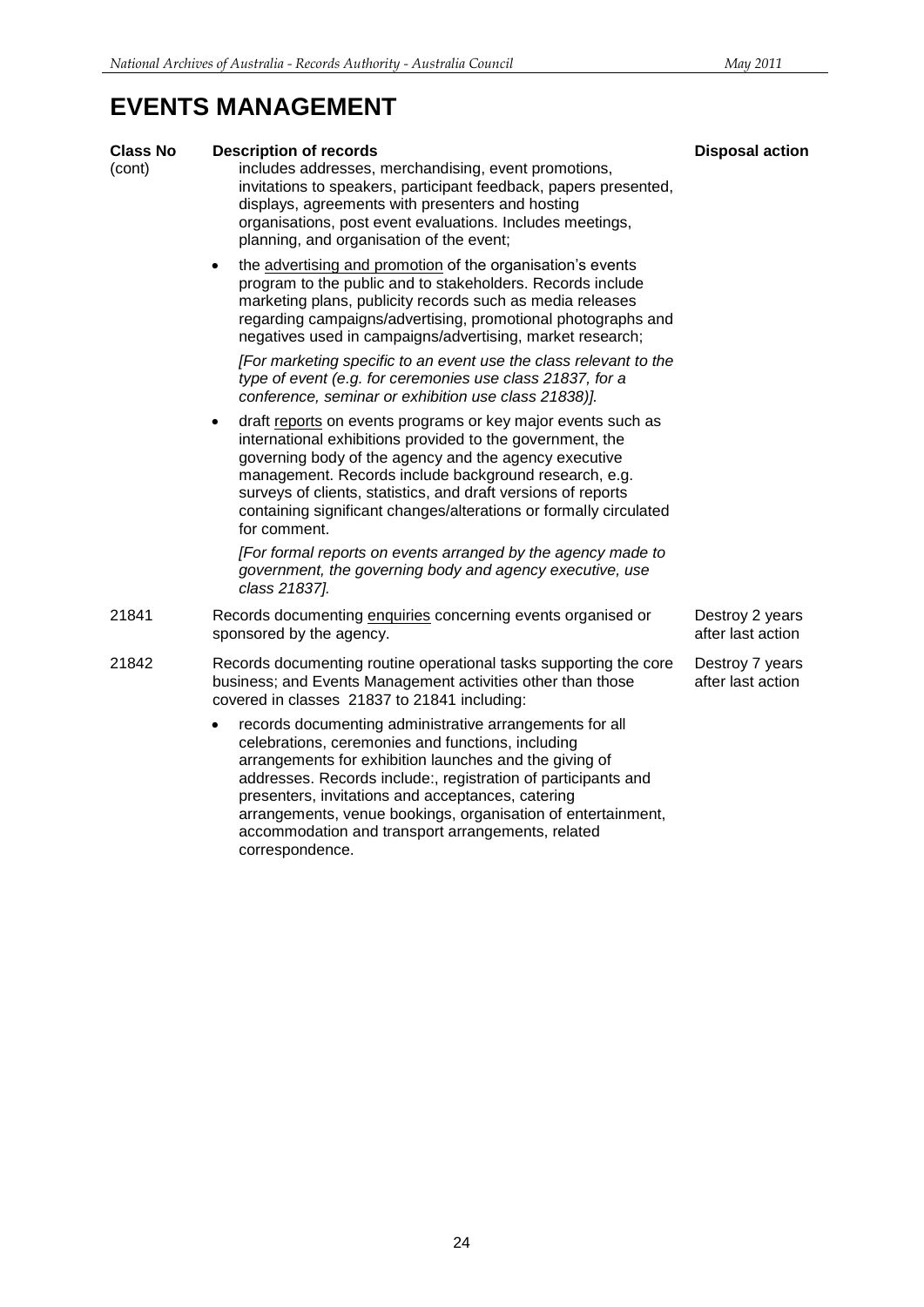The core business of providing funding via a grants administration process to practising artists or arts organisations. This funding is usually on a non-recurrent basis to support specific projects directed at achieving goals and objectives consistent with government policy. Funding of this type may include grants, initiatives, awards, residencies, fellowships, scholarships and loans. Business tasks include:

- advertising and promotion of grants;
- applications receipt and processing, including determination of eligibility for each category;
- assessment of applications including the rescinding of an assessment decision;
- correspondence, including enquiries and complaints relating to the grants process and notification and feedback about assessment decisions;
- development of funding guidelines and administrative forms;
- funding agreements management including monitoring progress of grant projects;
- management of applicant appeals and reviews including those against eligibility, assessment decisions and the grants process;
- policies and procedures; and
- reporting, reviews and audits on grants assessment processes.

*For the preparation of meeting papers to approve matters such as policy, procedures and budget governing the administration of grants management, use ARTS BODIES ADMINISTRATION.* 

*For the administration, membership and governance of arts bodies use ARTS BODIES ADMINISTRATION.*

*For recurrent funding provided to arts organisations/institutions not linked to specific programs or projects, use ARTS ORGANISATION FUNDING.*

*For the contracting out of core business activities use AFDA/AFDA Express – PROCUREMENT.*

*For marketing and production of core business publications, use AFDA/AFDA Express – PUBLICATION.*

*For the development of policies, procedures and guidelines governing the submission, handling and assessment of arts funding applications, use ARTS FUNDING PROGRAM DEVELOPMENT AND REVIEW.*

*For the design, planning and review of programs for grants, awards, scholarships and residencies use ARTS FUNDING PROGRAM DEVELOPMENT AND REVIEW.*

*For reports on the development of new and existing funding programs, including strategic direction of funding support by the organisation, use ARTS FUNDING PROGRAM DEVELOPMENT AND REVIEW.*

*For records including reports documenting the audit, review and quality management of individual funding programs, use ARTS FUNDING PROGRAM DEVELOPMENT AND REVIEW.*

*For the issue of tax invoices and for the payment of grant monies, use AFDA/AFDA Express – FINANCIAL MANAGEMENT.*

*For ministerial representations use AFDA/AFDA Express – GOVERNMENT RELATIONS.*

*For litigation, use AFDA/AFDA Express – LEGAL SERVICES.*

Excludes artistic material submitted in support of the initial grant application.

*For non-artistic application support material, such as curriculum vitae, use the relevant application class.*

*For artistic support material submitted as part of the grant acquittal process, use the class relating to approved grants.*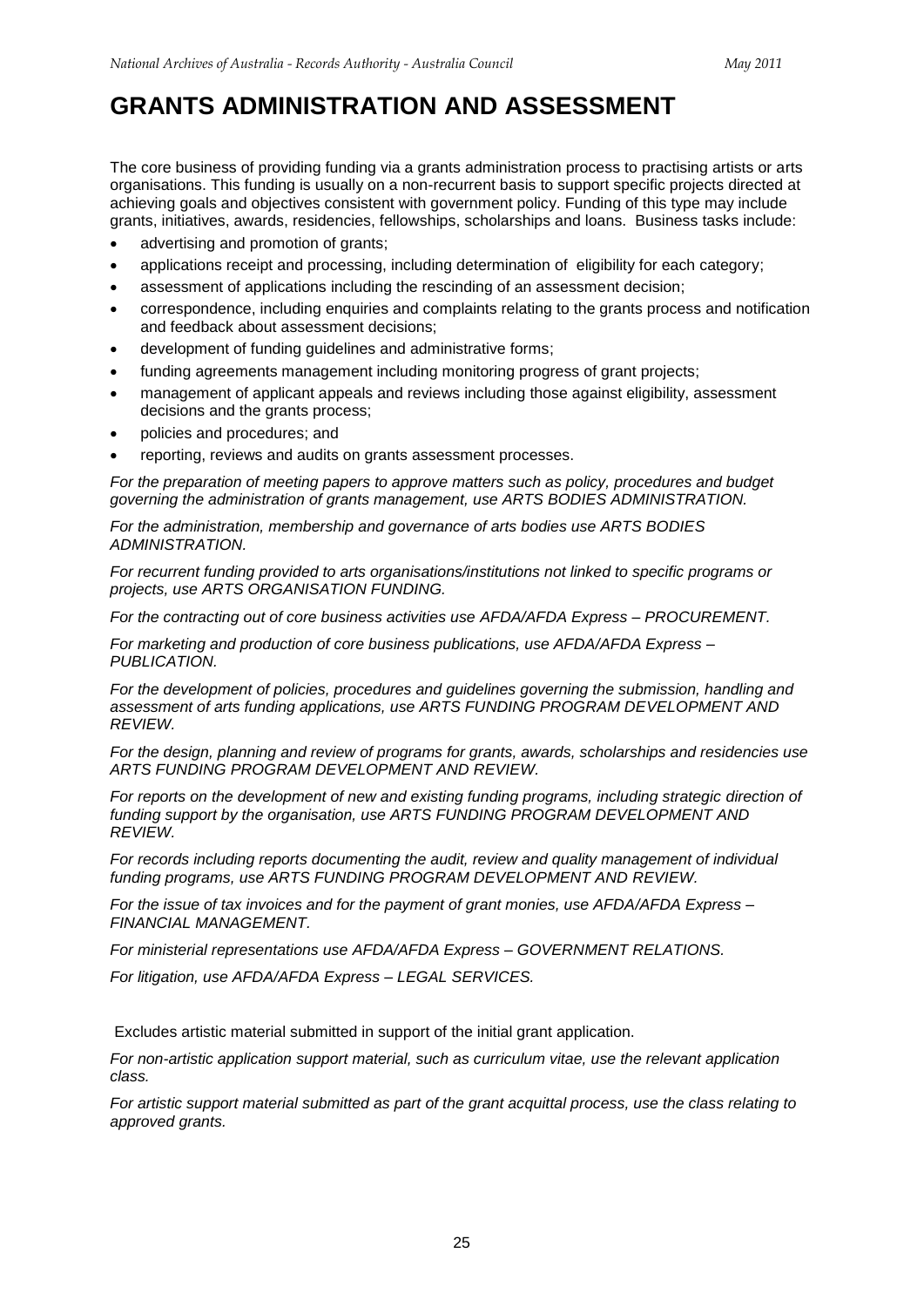### **Class No Description of records Disposal action**

### 21810 The following significant records:

- summary records of all grant applications and decisions;
- assessments of submissions and applications for funding to support artistic projects, including assessments by arts bodies and final signed decision reports;
- approved applications for funding that have been acquitted. Also includes legacy arts funding case files such as those for the Commonwealth Literary Fund;

*[For approved grants projects that are not completed, use class 21811.*

*For applications that are not approved, use class 21812.*

*For applications deemed ineligible or withdrawn, use class 21813.]*

 final and major draft policies and procedures that establish directions and precedents for grants management to aid in future decision making and the standard operating methods that result from them;

*[For minor drafts of the development of policies and procedures, use class 21814.]*

final reports generated by the agency regarding grants administration and assessment;

*[For working documents for the development of final reports that are retained as evidence of actions and decisions, use class 21811.]*

- arts funding cases, appeals and requests for reviews of grant decisions which set a precedent, lead to a change of policy and/or are the subject of public controversy;
- internal requests to rescind grant decisions which set a precedent, lead to a change of policy and/or are the subject of public controversy;
- audit, review and quality management of grant administration and assessment processes that are precedent setting, or controversial or lead to major changes.

*[For routine and periodic audit, review and quality management that are not precedent setting, nor controversial and do not lead to major changes, use class 21811.]*

#### 21811 Records documenting:

 appeals and reviews of grant decisions on eligibility and application assessment grounds, including appeals relating to the grants process made to the Federal Court, the Commonwealth Ombudsman and to the agency's Internal Decisions Review Committee. Excludes appeals that are controversial, set precedent or lead to change of agency policy. Records include; notice of appeal; grounds of appeal; Appeal Brief; agenda and minutes of review; acknowledgement to appellant; appeal decision; notice to appellant of decision;

*[For appeals and requests for reviews of grant decisions that are controversial, set precedent, or lead to change of policy, use class 21810.]*

 records documenting any cases where after the approval of the project the funding recipients are not able to finalise the project. Records include; applications and application support material

Retain as national archives

Destroy 10 years after last action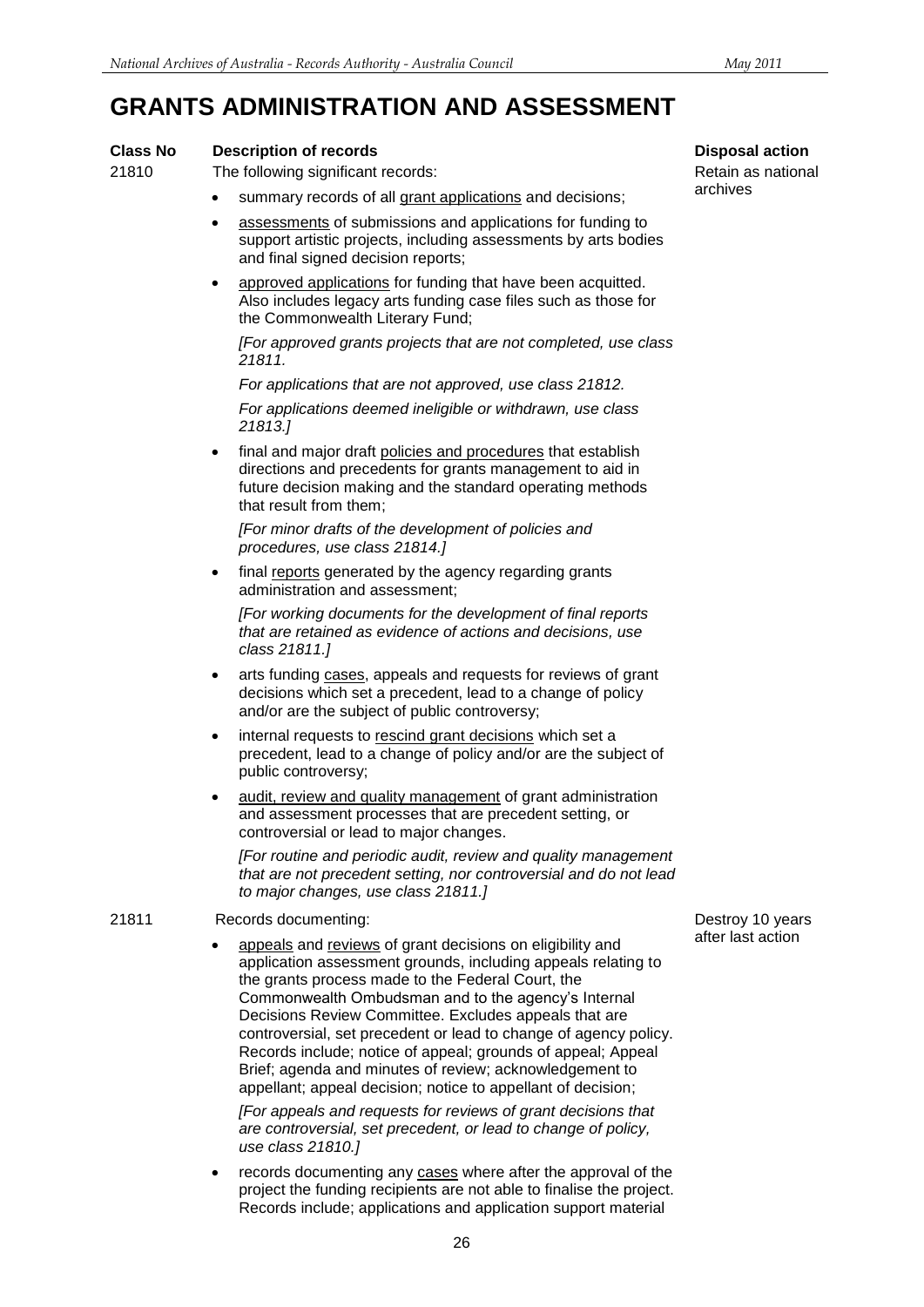#### **Class No Description of records Disposal action**

- (cont) such as curriculum vitae, references and testimonials, artistic proposals; assessments of applicants' eligibility and notifications and feedback to applicants; contracts signed with successful applicants; project audits, acquittal reports and acquittal support material; financial reports, budgets, program and budget revisions and risk plans; records of un-acquitted monies requested and paid;
	- drafts of reports generated by the agency regarding grants administration and assessment matters, including statutory reporting, reports on expenditure on grants and grant commitments, statistical reports and reports on program performance;
	- records documenting the audit, review and quality management of grants administration and assessment processes that are not precedent setting, nor controversial, and do not lead to major changes. Records include establishment of review, review planning and final review reports;

*[For audits, reviews and quality management that are precedent setting, or controversial or lead to major changes, use class 21810.]*

 records documenting internal requests by senior staff concerned in a grant decision, members of the Governing Body, and members of arts bodies or peers. These requests are to rescind a decision to approve a grant where the project outcomes might not comply with all applicable laws or could reasonably be deemed to bring the agency into disrepute. Records include initial request and any supporting documentation, consideration of the request by Governing Body or its delegate, final decision on the request.

*[For requests to rescind grant decisions that are controversial, set precedent, or lead to change of policy, use class 21810.]*

### 21812 Records documenting:

- unsuccessful applications for grants funding. Includes; applications; artistic proposals; applicant curriculum vitae; testimonials/references; financial information; risk plans; assessments of applicant eligibility; registration decisions; notifications and feedback to the applicant;
- assessment of requests to submit applications outside published closing dates on exceptional grounds such as terminal or debilitating illnesses or where the application is for funding significant international activities. Records include; request to submit an out-of-time application; application; supporting documentation; application decision; notification and feedback to applicant;

*[For requests to submit a grant application out of time that results in approved and acquitted applications for funding, use class 21810.]*

21813 Records documenting grant applications that are deemed ineligible or are withdrawn by the applicant. Records include; application; support material such as curriculum vitae, references and testimonials, artistic proposals; assessment of applicant eligibility; notice to the applicant of their ineligibility; advice to applicants providing feedback; basis of withdrawal.

Destroy 3 years after last action

Destroy 1 year after last action